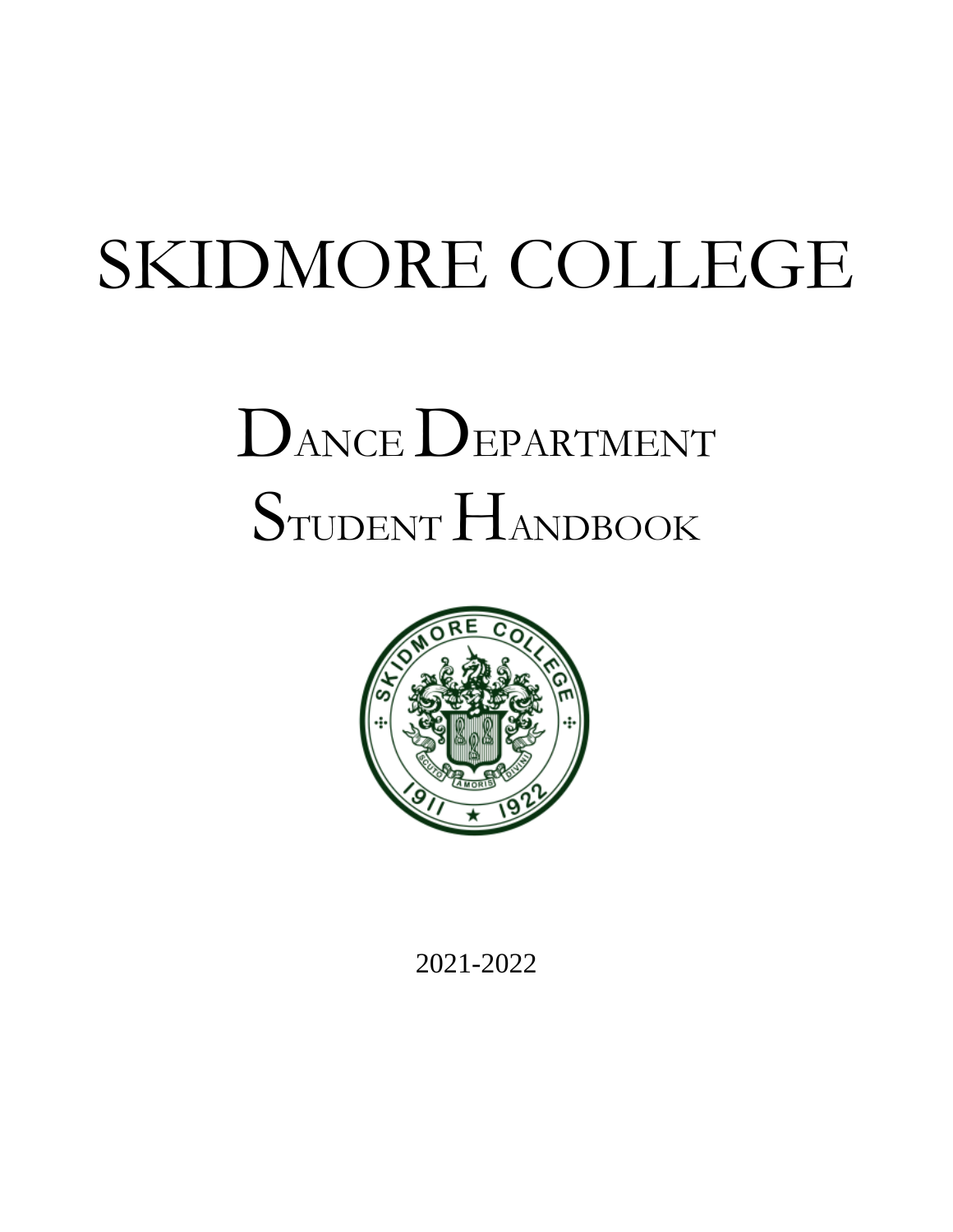# TABLE OF CONTENTS

| <b>COURSEWORK</b> |
|-------------------|
|                   |
|                   |
|                   |
|                   |
|                   |
|                   |

# FOR THE DANCE MAJOR: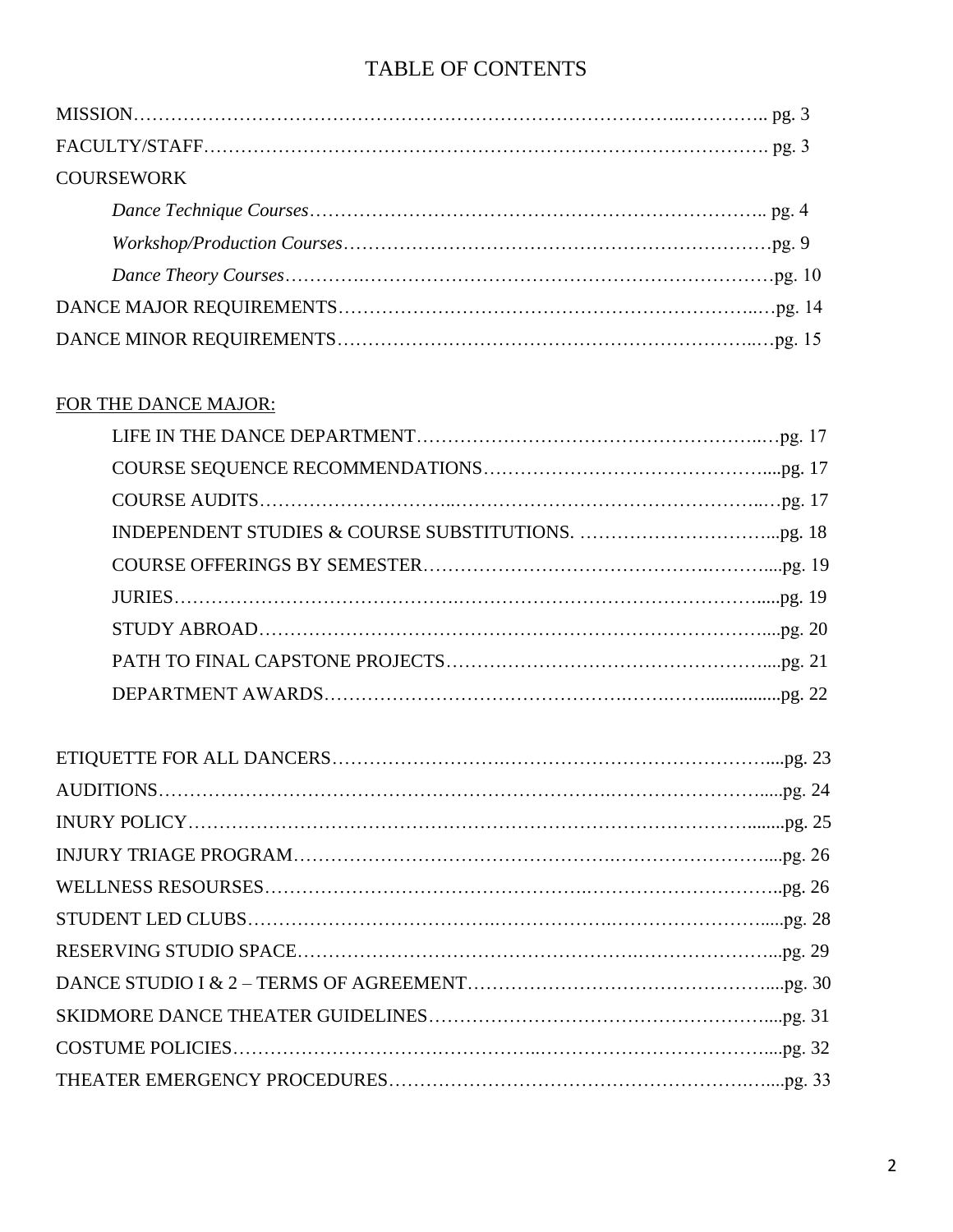# MISSION:

The mission of the Dance Department is to link critical thinking, historical perspective, and creative discovery with the distinct skills derived from physically-sound studio practice, performance, and research. Skidmore provides a rigorous four-year experience that enables students to pursue the major or minor in a way that effectively supports their personal goals and ambitions.

# FACULTY/STAFF:

ASSOCIATE PROFESSORS: Sarah DiPasquale, Chair Jason Ohlberg, Associate Chair

SENIOR ARTIST IN RESIDENCE: Mary Harney

VISITING ARTIST IN RESIDENCE: Hettie Barnhill

SENIOR LECTURER: Erika Pujic

PART-TIME LECTURERS: Tina Baird Maya Kraus

David Otto Cristiane Santos Corey-John Snide Christin Williams

MUSICAL DIRECTOR: Carl Landa

DANCE MUSICIANS: Carol Ann Elze Patricia Hadfield

TECHNICAL DIRECTOR/ LIGHTING DESIGNER & MANAGER: Lori Dawson

ADMINISTRATIVE ASSISTANT: Ellen Grandy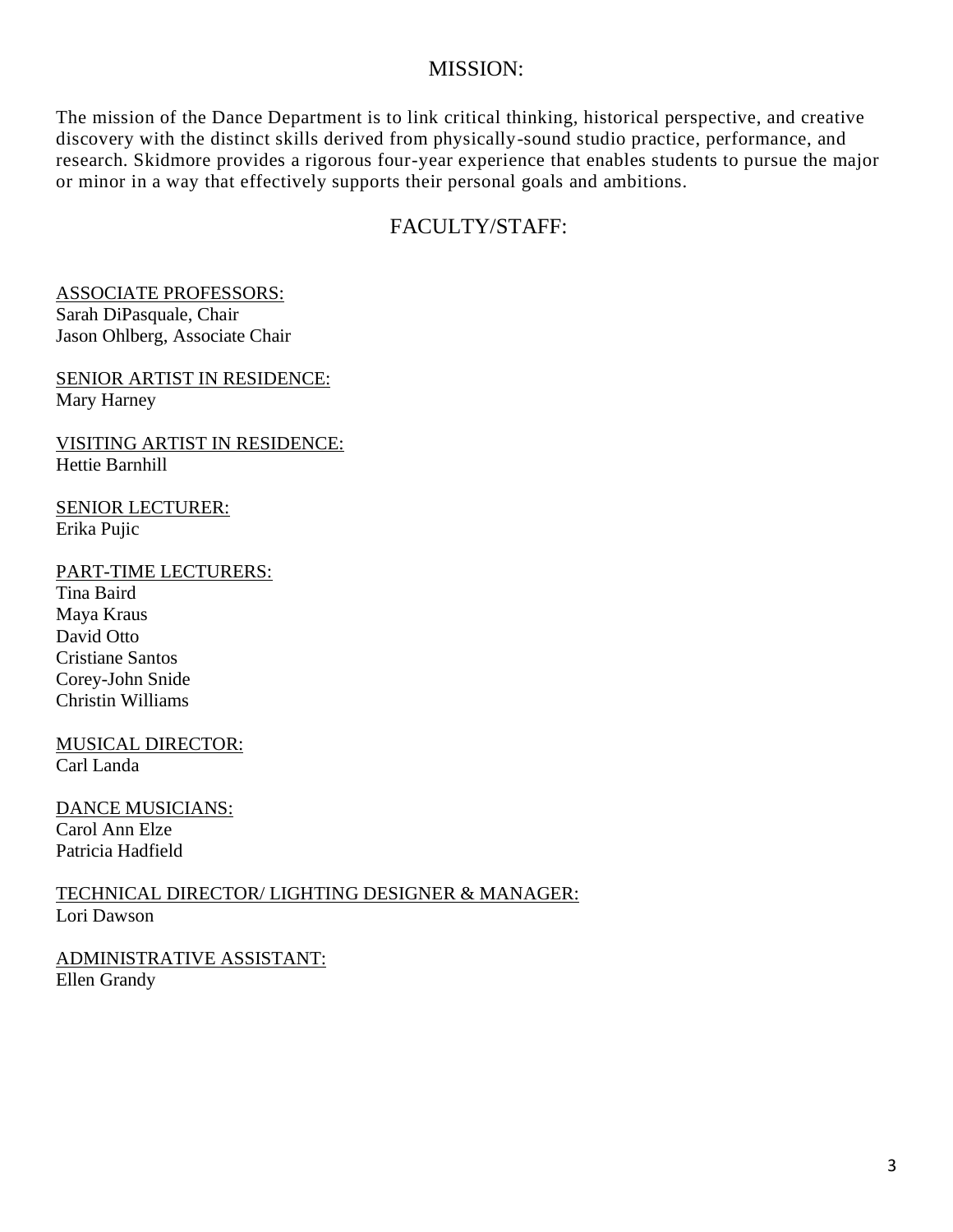# COURSEWORK:

The Skidmore College Dance Department endeavors to make dance available to all students on campus through a variety of technique, performance, theory and appreciation courses. Any student, regardless of major, is welcome to study and perform with us.

# **COURSE DESCRIPTIONS:**

#### **I. Dance Technique Courses:**

#### **DB 111 - Ballet I: Elementary**

Credits: 2 or 3

First course in the progressive series of training classes for the student with some experience in ballet. Students learn correct barre work, basic center work including simple jumps and turns, musicality, and terminology.

*Prerequisites:* DA [101](http://catalog.skidmore.edu/preview_course_nopop.php?catoid=15&coid=28815) or one year previous ballet training. Note(s): Not for liberal arts credit. May be repeated for credit. (Fulfills arts requirement.)

#### **DB 211 - Ballet II: Low Intermediate**

Credits: 2 or 3

A technique class for experienced dancers. Students study fully detailed barre work, center work including pirouettes, adagio, petit allegro, simple grand allegro, terminology, musicality, and theory. Dancers are also encouraged to enroll in (women) DB 212 and (men) DB 353.

*Prerequisites:* Level placement determined by instructor.

Note(s): May be repeated for credit. Not for liberal arts credit. (Fulfills arts requirement.)

# **DB 212 - Intermediate Pointe**

Credits: 1-2

A pointe technique class for women who are concurrently enrolled in DB 211 or DB 311. Students study specialized pointe exercises with a focus on coordination and strength. Dancers should have had at least one previous year of pointe study.

*Prerequisites/ Corequisites* : DB 211 or DB 311.

Note(s): Not for liberal arts credit. May be repeated for credit.

# **DB 311 - Ballet III: High Intermediate**

Credits: 2 or 3

A technique class for accomplished dancers who are motivated to work at a more sophisticated level. Students study a full range of ballet technique, theory, and terminology as they begin to develop musical artistry and stamina. Pointe work and men's work are included *when appropriate*. Guest artists frequent this class. Dancers are also encouraged to enroll in DB 353 and (women) DB 212 and (men) DB 352. *Prerequisites:* Level placement determined by instructor.

 $Note(s)$ : May be repeated for credit. Not for liberal arts credit.

#### **DB 320 - Contemporary Ballet III**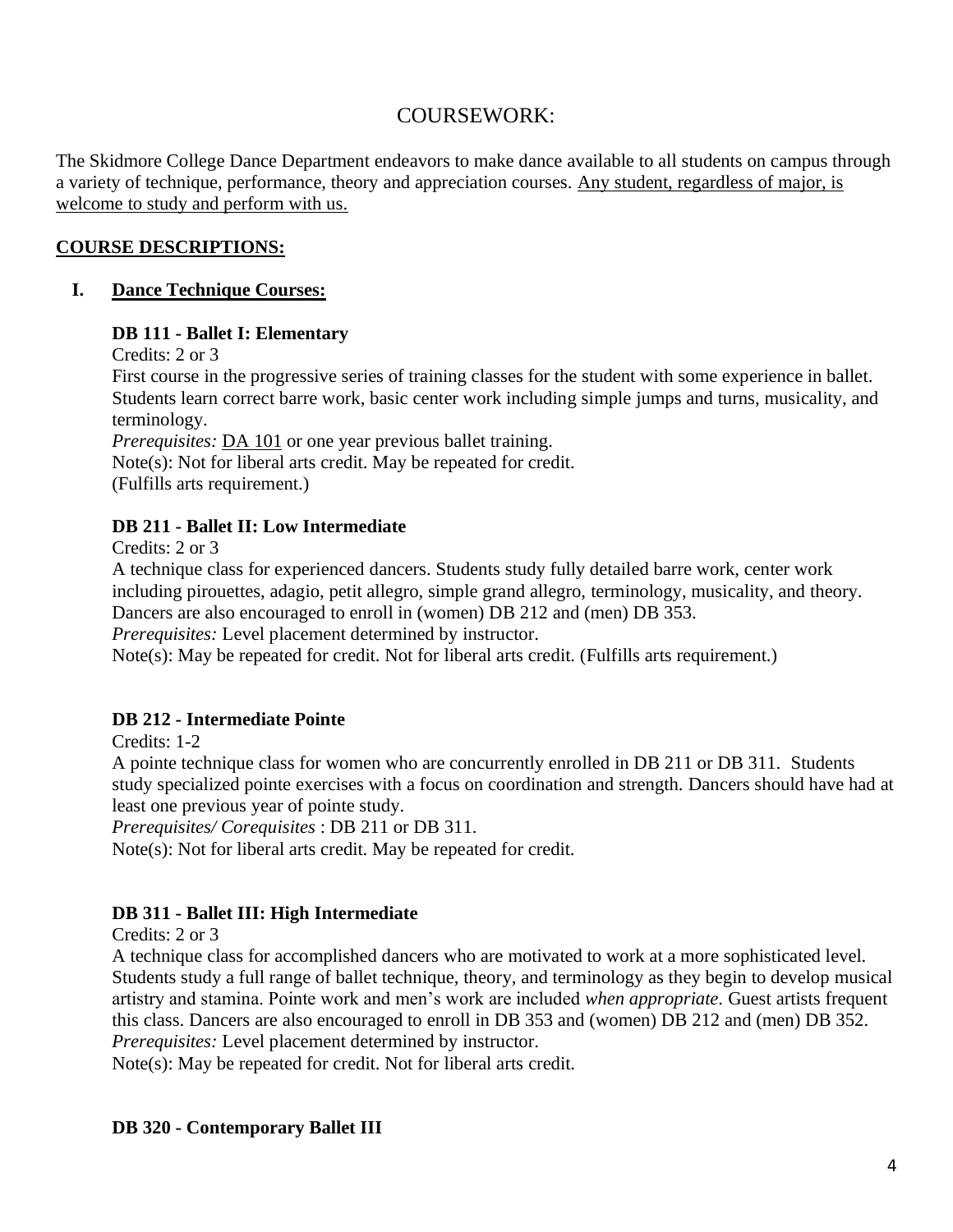# Credits: 1

Intermediate-advanced level contemporary ballet technique class. Students should have the ability to execute intermediate vocabulary of ballet movement with technical accuracy. In addition, students will explore the ways in which previously learned movements can be contemporized through issues of offcenteredness, rhythmic variation, and changes in tempo. Each class will consist of barre work and center floor work that will continue the student's development of strength, flexibility, and coordination. This course is only for dancers capable of the III or IV level in Ballet and/or Modern dance.

*Prerequisites:* Level placement determined by instructor.

Note(s): Not for liberal arts credit. May be repeated for credit.

# **DB 351 - Ballet IV: Advanced**

# Credits: 2 or 3

A rigorous technique class for only the most accomplished ballet dancers who are motivated to work with consistent effort, concentration, and assimilation of details. Dancers work to develop dynamic musical phrasing and artistic expression. Advanced pointe work and men's work are included. Guest artists frequent this class. Dancers are also encouraged to enroll in DB 311, DB 353, DB 394, and (men) DB 352.

*Prerequisites:* Level placement determined by instructor.

Note(s): May be repeated for credit. Not for liberal arts credit.

# **DB 352 - Men's Ballet Technique: Advanced/Intermediate**

Credits: 1

A course exclusively for men who are enrolled in DB 311 or DB 351, which focuses on developing the strength and power necessary for grand tours, beats, and specialized grand allegro.

*Prerequisites/ Corequisites* : DB 211 or DB 311.

Note(s): Not for liberal arts credit. May be repeated for credit.

# **DB 353 - Classical Pas De Deux: Advanced/Intermediate**

Credits: 1

The study of classical ballet partnering for both men and women who work together as couples. Dancers learn skills for balance, turns, and lifts, as well as traditional classical deportment and contemporary style. Women must be capable of advanced pointe work.

*Prerequisites/ Corequisites*: Women DB 311 or higher; Men DB 211 or DM 211 *or higher*.

Note(s): Not for liberal arts credit. May be repeated for credit.

# **DM 111 - Modern I: Elementary**

Credits: 2 or 3

A training class in elementary modern dance technique for the student with some experience in ballet or modern dance. Students will develop appropriate strength and full range of motion with proper body alignment and spatial awareness.

Prerequisites: DA 101 or one year previous training in ballet or modern dance.

Note(s): Not for liberal arts credit. May be repeated for credit.

(Fulfills arts requirement.)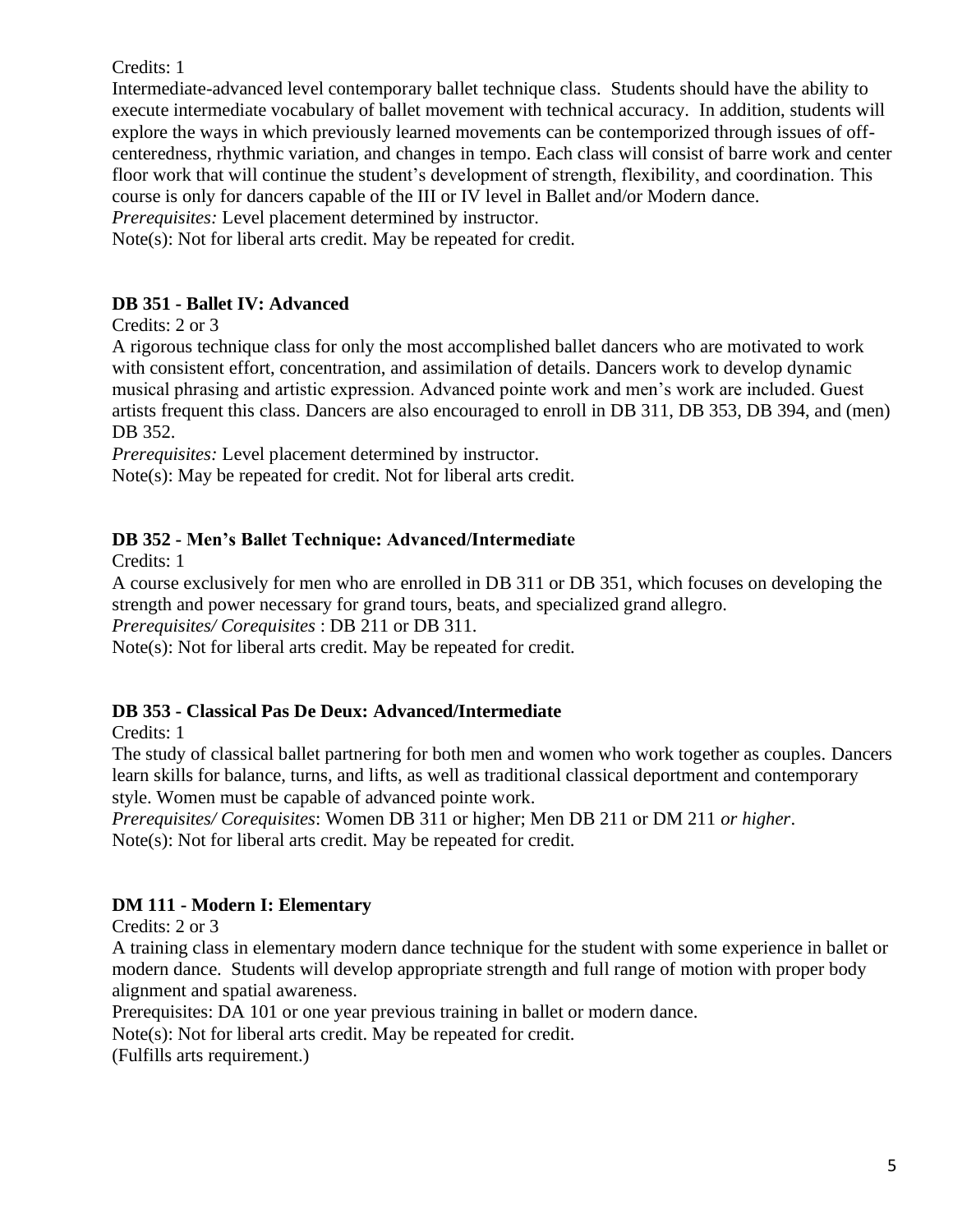# **DM 211 - Modern II: Low Intermediate**

Credits: 2 or 3

A training class in low intermediate modern dance technique, aimed at improving technical skills, increasing strength and endurance, expanding movement vocabulary, and developing musical accuracy. Prerequisites: Level placement determined by instructor.

Note(s): Not for liberal arts credit. May be repeated for credit. (Fulfills arts requirement.)

# **DM 212 - Modern Dance Partnering**

Credits: 1 or 2

Exploration of modern dance partnering techniques. Students develop the core strength necessary to perform different styles of partnering, as well as develop the physical skills and awareness necessary to achieve complex lifting sequences. Not gender specific.

Prerequisites: Students must be at the 200 level of dance technique.

Note(s): Not for liberal arts credit. May be repeated for credit.

# **DM 311 - Modern III: High Intermediate**

Credits: 2 or 3

Technique class at the high intermediate level, demanding clarity of movement, control, strength, stamina, and musicality. Strong focus and bodily awareness expected.

Prerequisites: Level placement determined by instructor.

Note(s): Not for liberal arts credit. May be repeated for credit.

# **DM 351 - Modern IV: Advanced**

Credits: 2 or 3

Technique class for only the most advanced modern dancers. It is expected that students have a full command of modern dance technique and movement vocabulary. This is a highly physical and aerobic class that requires focused concentration and self-motivation.

Prerequisites: Level placement determined by instructor.

Note(s): Not for liberal arts credit. May be repeated for credit.

# **DA 101 - The Dance Experience**

Credits: 2

Introduction to dance as a performing art. A combination of movement, lectures, and viewings expands the student's knowledge and appreciation of ballet and modern dance.

Note(s): Not for liberal arts credit. Does not count toward major or minor in Dance. (Fulfills arts requirement.)

# **DA 212 - Jazz Dance I**

Credits: 1, 2

An introduction to jazz technique and vocabulary. This class will be comprised of warm-ups, isolations, stretching, across-the-floor progressions, and introductory turns and leaps. Further emphasis will be placed on dance combinations designed to put a series of movements to music.

Note(s): Not for liberal arts credit. May be repeated for credit. (Fulfills arts requirement.)

# **DA 213 - Tap I**

Credits: 1, 2

An introduction to tap technique and terminology. Students learn about rhythm, footwork, and coordination as they gain control and build confidence.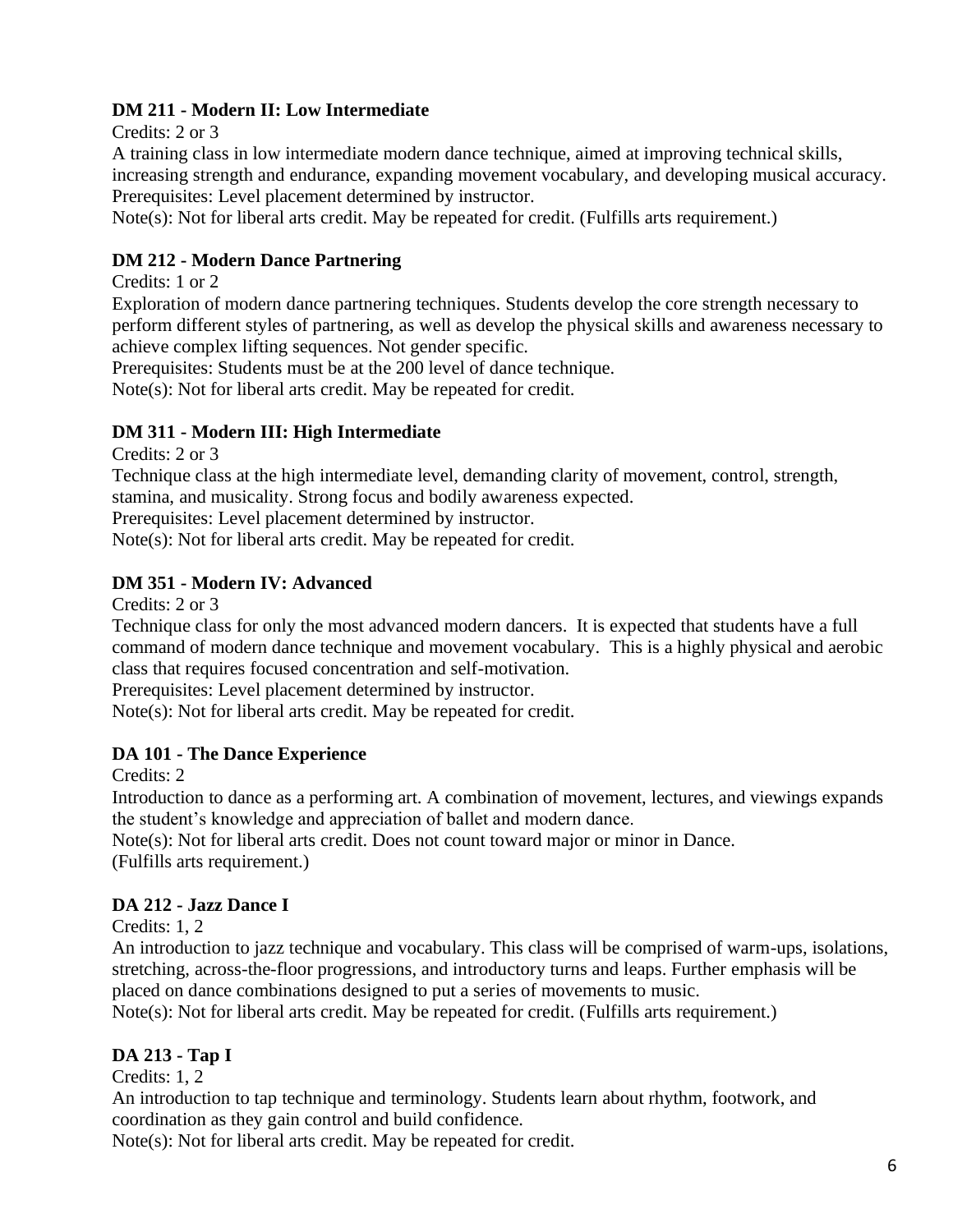# **DA 215 - Character Dance I**

Credits: 1, 2

An introduction to stylized theatrical folk dance. Students learn representative movements, music, and rhythms from various national dances, such as the Hungarian Czardas, Polish Mazurka, and Italian Tarantella.

Prerequisites: DB 211 or DM 211.

Note(s): Not for liberal arts credit. May be repeated for credit.

# **DA 217 - Dance Special**

Credits: 1, 2 Technical or performance training at the low intermediate level. Note(s): Not for liberal arts credit. May be repeated for credit.

# **DA 218 - Pilates I**

Credits: 1, 2

Pilates mat work covering the basic, intermediate, and advanced levels. Students focus on the principles of the Pilates method and technical goals of each exercise with an emphasis on working at one's own pace. The "Magic Circle" and arm weights are often incorporated into the workout. No previous Pilates experience is necessary.

Prerequisites: DB 211 or DM 211 or permission of instructor.

Note(s): Not for liberal arts credit. May be repeated for credit.

# **DA 312 - Jazz Dance II**

Credits: 1, 2

An intermediate level of jazz technique and vocabulary, with emphasis placed on strengthening all aspects of technical skills. Attention will also be paid to performance and presentation of choreographed combinations in various jazz styles.

Prerequisites: DA212, or ability to dance at the high-intermediate level. Level placement determined by the instructor.

Note(s): Not for liberal arts credit. May be repeated for credit.

# **DA 313 - Tap II**

Credits: 1, 2

Intermediate tap technique and terminology. Students learn about complex rhythms in footwork such as various time steps, pull-backs, and wings. Dancers work for speed, clarity, and control.

Prerequisites: DA 213 or permission of instructor.

Note(s): Not for liberal arts credit. May be repeated for credit.

# **DA 315 - Character Dance II**

Credits: 1, 2

A course in theatrical folk dance emphasizing complex rhythms, patterns, and a variety of musical styles. Students will work with props and learn classical mime and character development through movement.

Prerequisites: DB 311 or DM 311. Recommended: DA 215.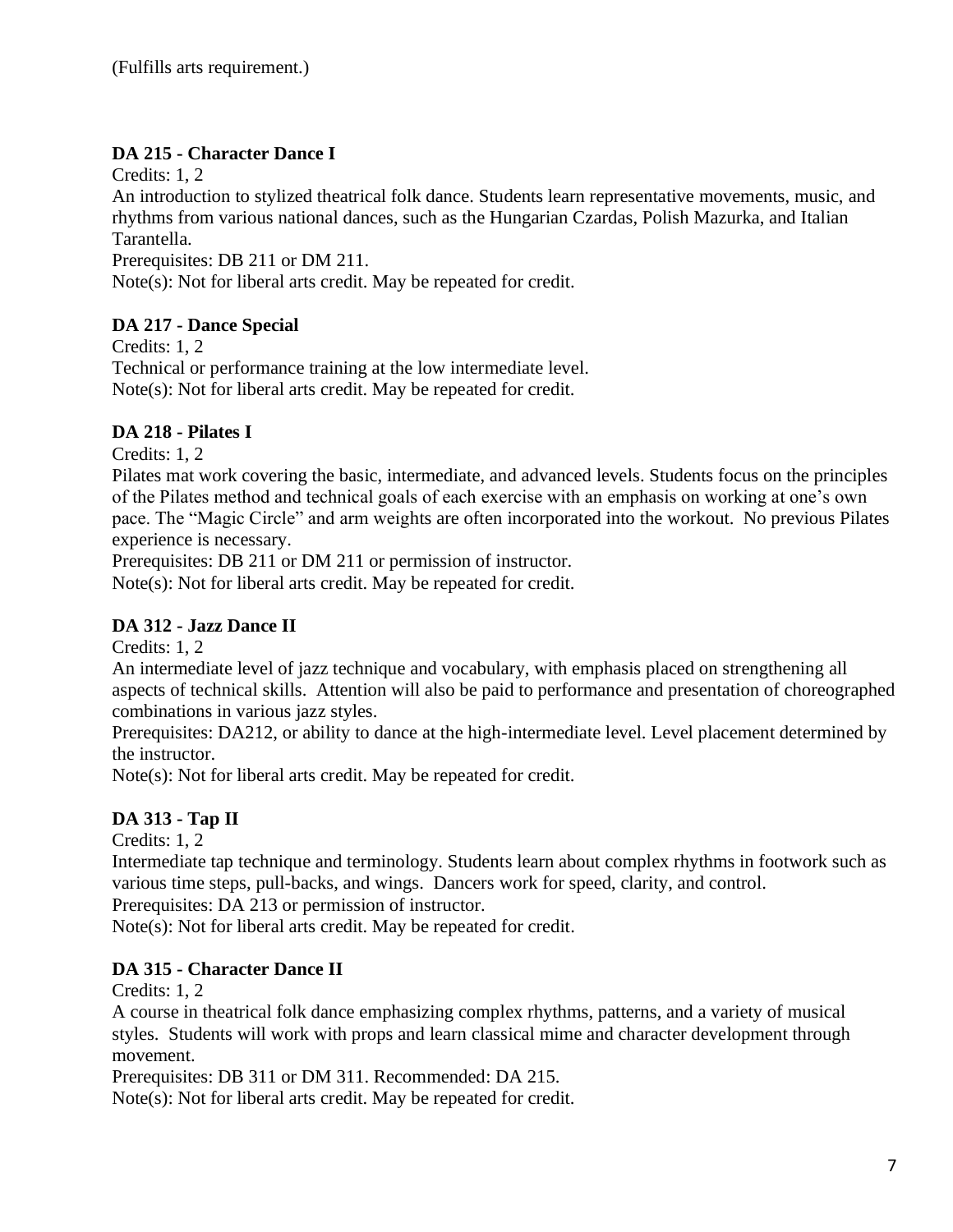# **DA 317 - Dance Special II**

Credits: 1, 2 Technical or performance training at the high intermediate level. Note(s): Not for liberal arts credit. May be repeated for credit.

# **DA 318 - Pilates II**

Credits: 1, 2

Advanced Pilates mat work. The class builds upon the foundation of the full advanced sequence. Students work to perfect each exercise. The "Magic Circle" and arm weights will be incorporated into the workout.

Prerequisites: DA 218 or permission of instructor.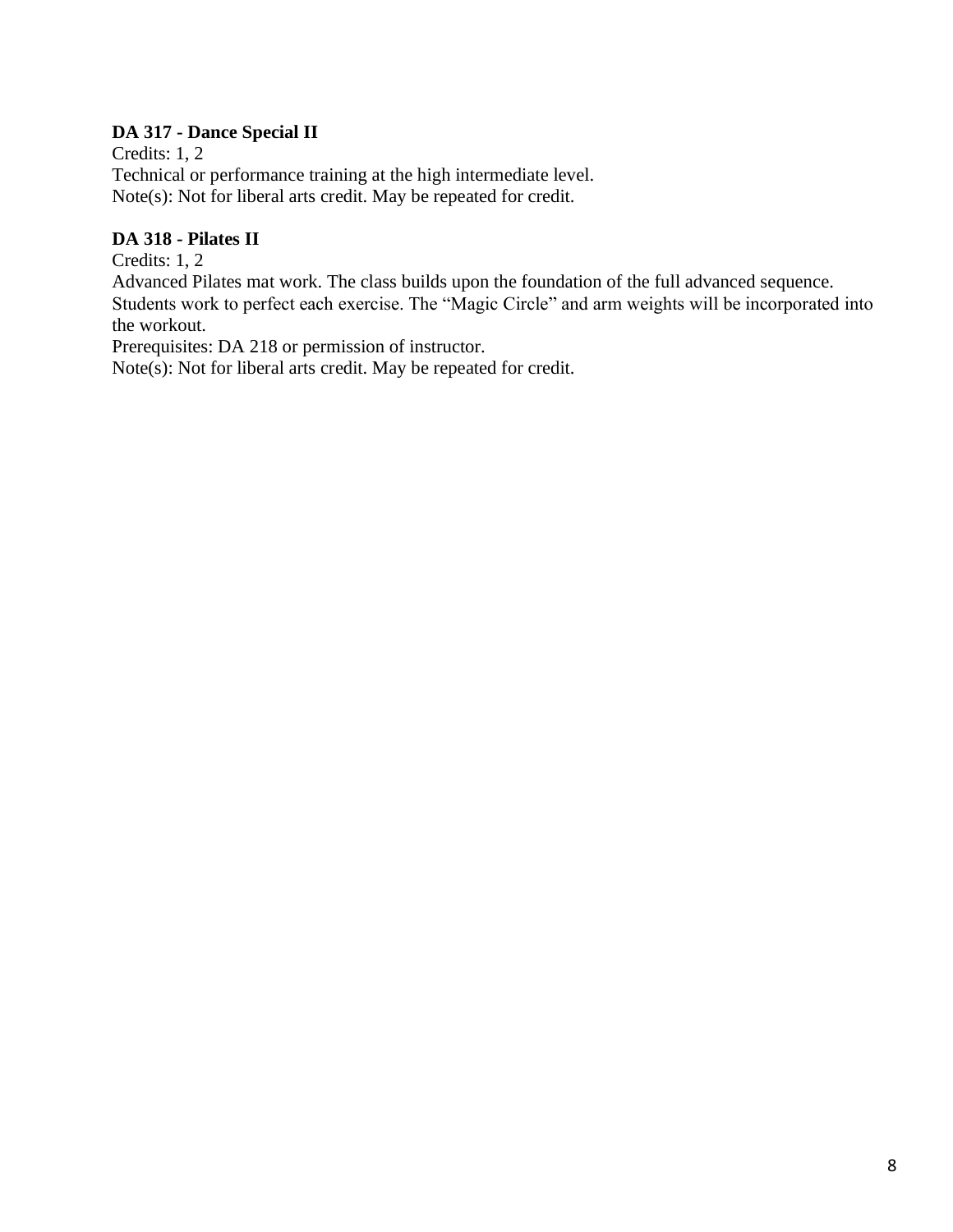# **II. Workshop/Production Courses:**

# **DA 276 - Dance Production**

Credits: 2

A basic foundation in dance production, emphasizing the collaborative process among choreographers and designers/technicians. The course introduces students to the lighting design process and to the use of light as a medium for expression. Students learn basic lighting technology, sound operation, as well as stage management. Students will design the lighting for one or more dance pieces in the Choreography II class showing.

Note(s): Not for liberal arts credit.

# **DB 393 - Contemporary Ballet Performance Workshop**

Credits: 1, 2 or 3

Dancers move from studio to stage as they participate in the creative act of constructing or learning a new work in preparation for performance. Students work toward developing skills necessary for a successful relationship with a choreographer: nimble mind and feet, receptivity, presence, boldness, and a sense of creative adventure.

*Prerequisites:* Students must be enrolled in at least one technique class. By audition and/or permission. Note(s): Not for liberal arts credit. May be repeated for credit.

# **DB 394 - Ballet Performance Workshop**

Credits: 1, 2 or 3

A performance course for the most advanced ballet dancers : women on pointe, men as accomplished partners. Dancers experience the rehearsal and coaching process as they prepare an excerpt from the classical repertoire or participate in the creation of an original contemporary ballet. Guest artists frequent this class.

*Prerequisites:* By audition and/or permission of the instructor.

*Prerequisites/ Corequisites*: DB 311 or DB 351.

Note(s): Not for liberal arts credit. May be repeated for credit.

# **DM 393 - Modern Performance Workshop**

Credits: 1, 2 or 3

Movement workshop resulting in performance in the faculty concert. Students will learn and develop highly physical and partner-based choreography. Students will be expected to participate in a process that furthers their own musicality, stamina, creative awareness, and ability to collaborate within a group dynamic. This class is for intermediate and advanced dancers.

Prerequisites: by audition only.

Note(s): Not for liberal arts credit. May be repeated for credit.

# **DM 394 - Modern Performance Workshop**

Credits: 1, 2 or 3

A process-oriented workshop culminating in performances in the Dance Department concerts. Students will gain choreographic insights and essential skills as they work closely with the choreographer in the development of a new work. Extra rehearsals to be arranged as needed.

Prerequisites: Students must be enrolled in at least one dance technique class to participate. By permission and/or audition.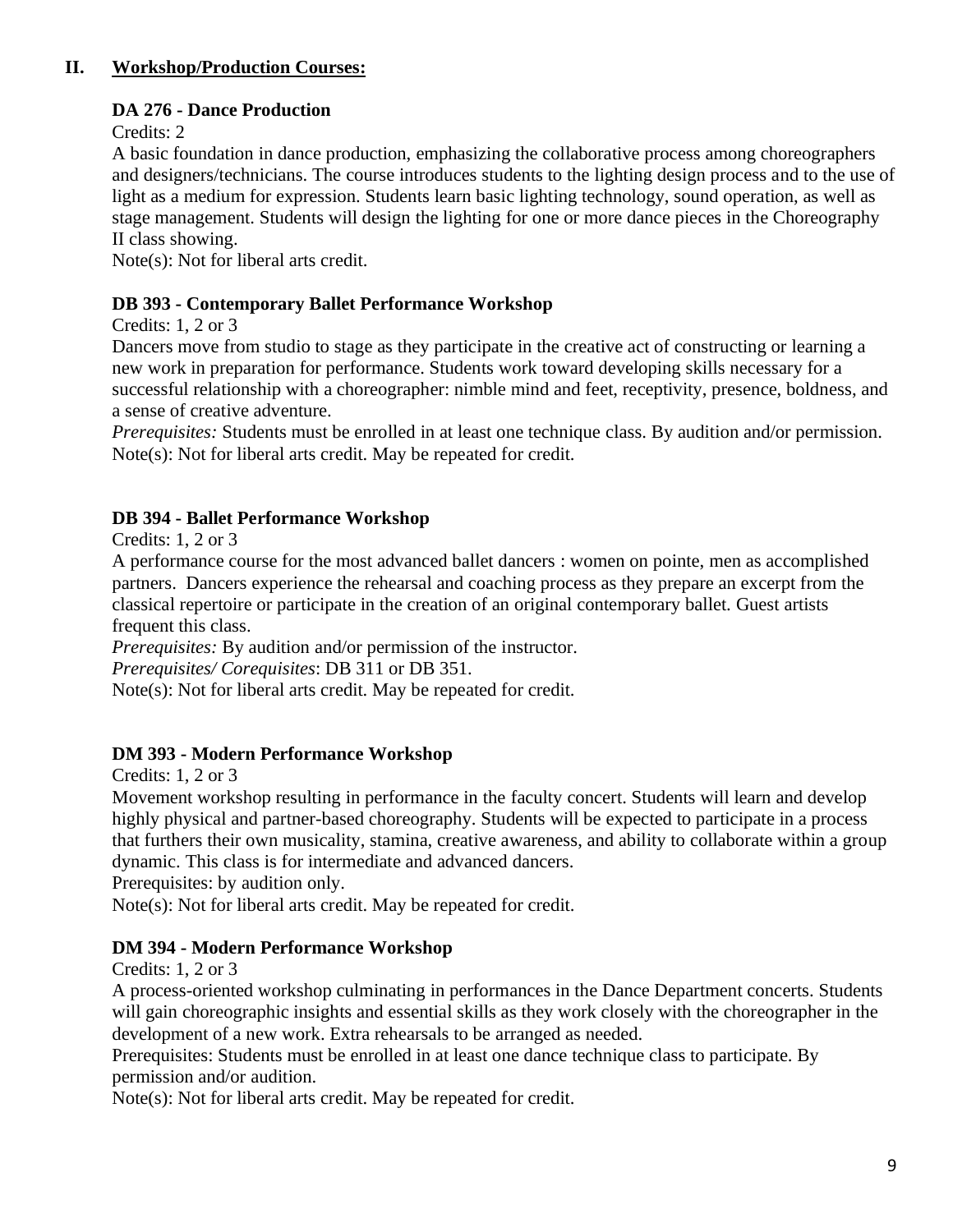# **DM 395 - Modern Reconstruction Workshop**

Credits: 1, 2, or 3

The restaging, research, and performance of significant modern dance choreography to provide students with access to the legacy of American dance history (i.e., works by Isadora Duncan to José Limón). Extra rehearsals to be arranged as needed.

Prerequisites: by audition and/or permission.

Note(s): Not for liberal arts credit. May be repeated for credit.

# **DM 396 - Modern Guest Artists Workshop**

Credits: 1, 2 or 3 Visiting Guest Artists will restage or create new works to expose students to professional choreographers. Extra rehearsals to be arranged as needed. Prerequisites: by audition and/or permission. Note(s): Not for liberal arts credit. May be repeated for credit.

# **III. Dance Theory Courses:**

# **DA 105 Dance Conditioning**

Credits: 1

Instruction in the fundamental cross-training techniques essential to a healthy dance career. Students will learn evidence-based, integrative conditioning methods with an emphasis on mindfulness, placement, and injury prevention.

# **DA205: Anatomy and Kinesiology for Dancers**

Credits: 4

An experiential introduction to the field of dance science. Students will increase their understanding about the human body, injury prevention, and dance performance. Emphasis will be placed on learning the basic anatomy essential for safe and effective dance practice (structure and function), movement analysis, and conditioning for dancers through lectures, lab sessions/reports, and group discussions. **Note(s):** Not open to students who have taken EX 115. Fulfills natural sciences requirement.

# **DA209: Bridges to Skidmore**

Credits: 1

A collaborative course between the students of Skidmore College and the clients of Saratoga Bridges, a local organization providing services to adults with developmental disabilities. Skidmore students will be matched with a small cohort of individuals from Saratoga Bridges to participate in a biweekly introductory dance class. Skidmore students will dance alongside members of their group, assisting as needed to meet their individual learning and/or mobility needs and learning from one another in the process.

# **DA 227 - Improvisation I**

Credits: 2

Introduction to the art of dance improvisation. Improvisation teaches students to explore movement for a variety of outcomes without predetermined actions and invites students to discover and develop their own movement potential as they relate and respond to others. Students learn the spontaneous use of movement derived from movement concepts, imagery, props, and media sources.

Note(s): This course partially fulfills the writing requirement in Dance. Not for liberal arts credit. (Fulfills arts requirement.)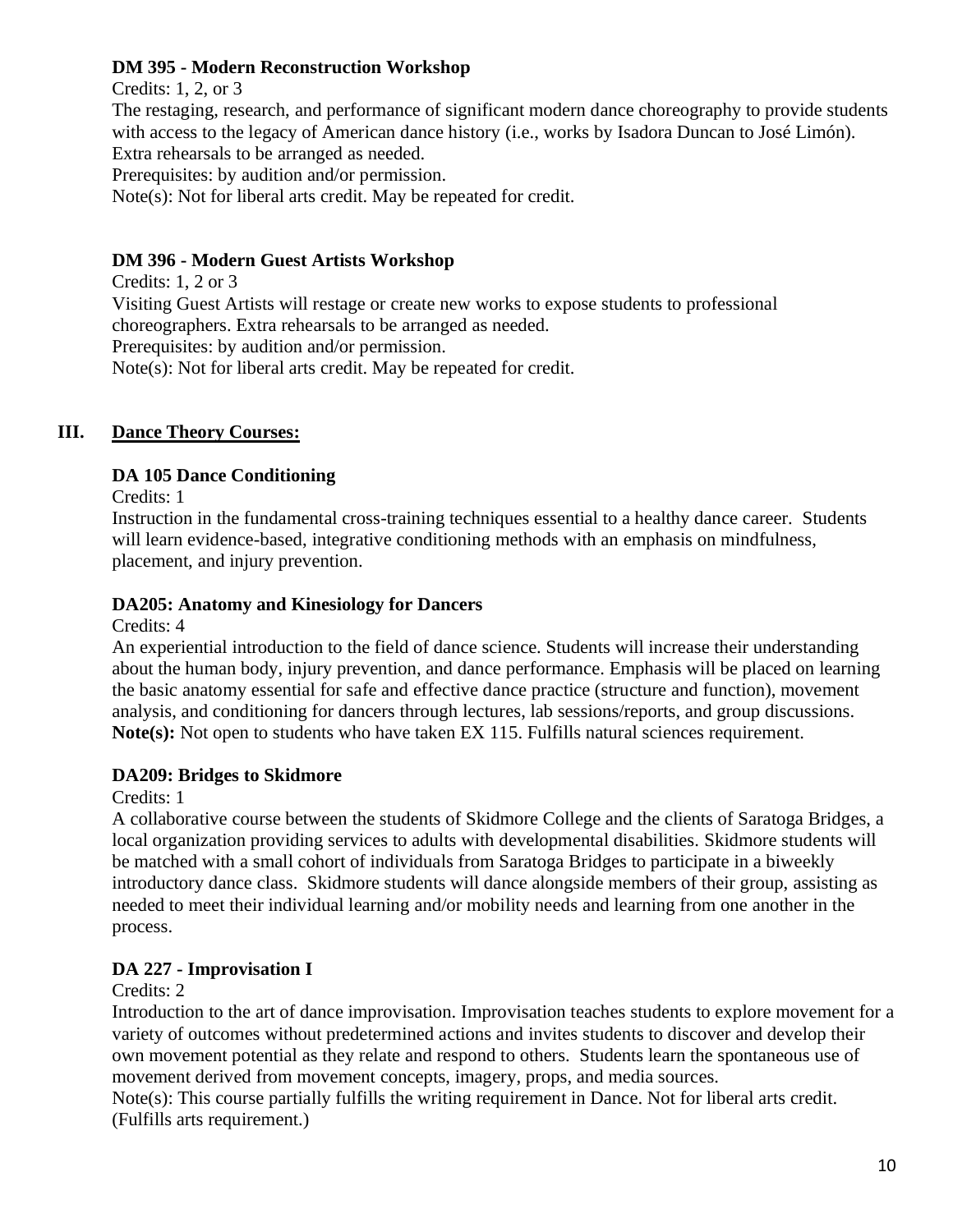# **DA 228 - Choreography I**

Credits: 3

Beginning choreographers develop a personal movement vocabulary by adopting various investigative methods and applying them to class assignments. Rigorous exercises touch on design, dynamics, rhythm training, phrase development, and other compositional tools. Through solo and group work, the choreographer will develop a sense of craft as it applies to the art of making dances. Final projects will be shown in the Dance Theater at semester's end.

Prerequisites: DA 227 or permission of instructor.

Note(s): This course partially fulfills the writing requirement in dance. Not for liberal arts credit.

# **DA 230: Dance & Society I: Movement in History & Culture**

Credits: 3

Dance and Society I is a survey course covering various topics in the history of dance from theatrical, social, and cultural perspectives. Focusing on critical analysis of the development and evolution of various traditions, this course explores how cultural, philosophical, and political conditions have shaped the ways in which humans have expressed themselves through movement throughout the ages. This course features a weekly studio lab where students will have an embodied learning experience to promote physical literacy with various cross-cultural dance traditions. DA 230 is a writing intensive course.

Prerequisites: None.

Note(s): This course partially fulfills the writing requirement in dance. (Fulfills humanities requirement.) J. Ohlberg

# **DA 274 - Special Studies in Dance Theory and Appreciation**

Credits: 2 or 3

Studies in dance theory and appreciation designed to broaden student awareness and understanding of dance and its related disciplines. Examples of courses offered may include, but are not limited to: Anatomy for Dancers, Dance Conditioning, Integrative Wellness, Music for Dancers, Dance Music and Film, and Body Mind Centering.

Prerequisites: permission of instructor.

# **DA 277 - Performance Elements**

# Credits: 2

Designed for dance and theater students, the course provides training for stage performance. Based on the practice of yoga, the art and discipline of breathing (inhalation and exhalation) joined to physical postures deepens the ability of a dance or theater student to concentrate and control performance. The course develops strength, balance, and flexibility. Through repetition in the flow and sequence of each class, students acquire an understanding of the role of practice.

Prerequisites: permission of instructor.

Note(s): Not for liberal arts credit.

# **DA 278 - Dance for The Child**

Credits: 3

Introduction to dance as a medium of learning and creative expression for children. The course is open to students interested in working with children, including those with special needs. Students examine the historical background of dance education, curricular developments influencing dance, and the use of movement, music, poetry, and art to enhance creative expression.

Note(s): Dance experience is not required. Recommended for education majors.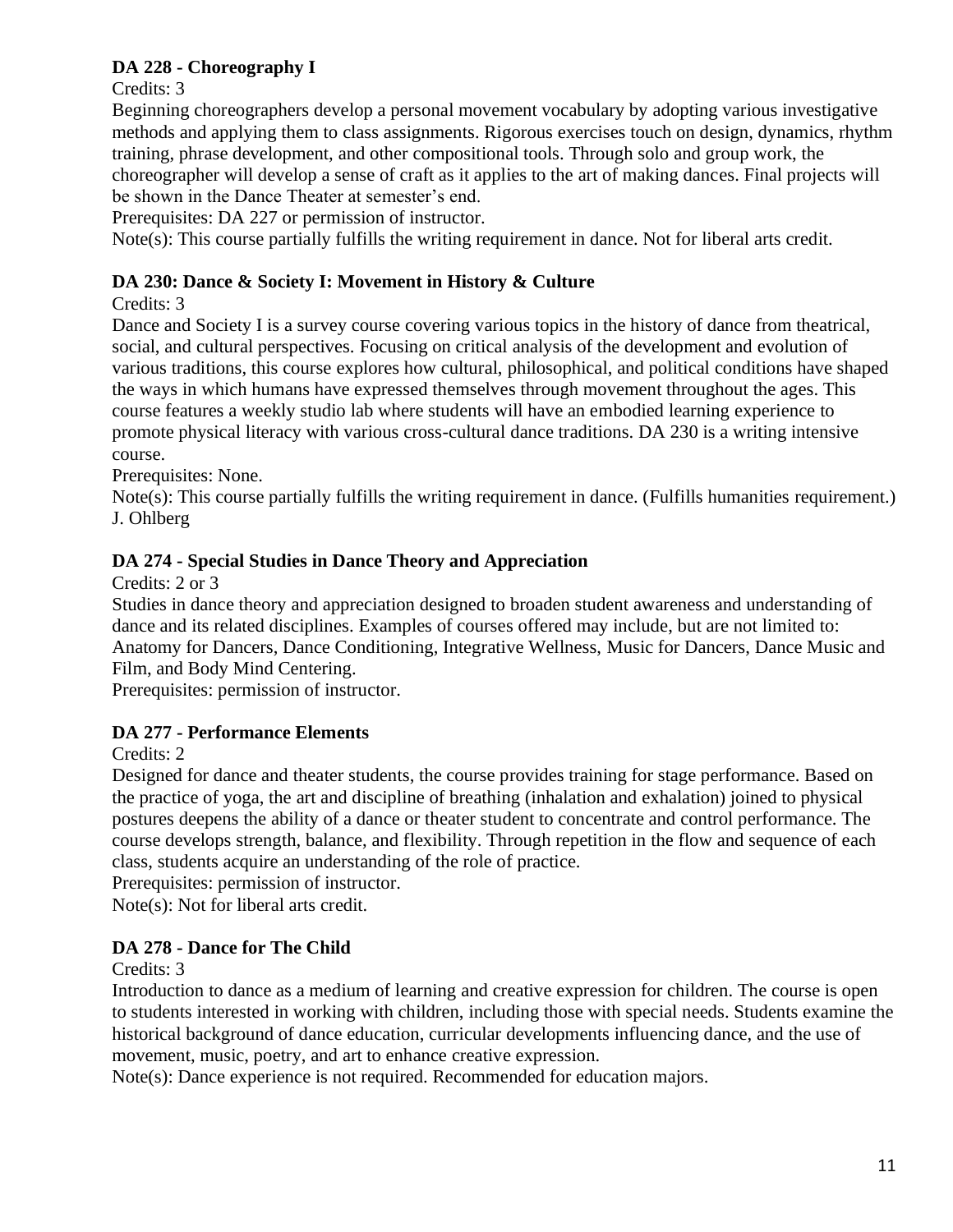# **DA 279 - Music for Dancers/Choreographers**

# Credits: 1

Introduces students to ways of understanding and utilizing music and sound as part of the process of making and interpreting dance. Students study fundamental musical concepts (rhythm, phrasing, accents, time signatures, and dynamics) and their use by dancers, composers, and choreographers. Students explore musical styles and artists of many cultures and develop abilities to communicate musical problems and ideas clearly and knowledgeably to dancers, choreographers, musicians, and composers. Students will be introduced to computer-generated composition and will compose sound scores for movement.

Prerequisites: permission of instructor.

Note(s): Prior musical experience is not necessary.

# **DA 327 - Improvisation II**

Credits: 2

Advanced study in the spontaneous use of movement derived from movement concepts, imagery, props, and media sources. The course develops speed and spontaneity in the creation of original movement and allows dancers to take further artistic risks in discovering their own movement vocabulary. Prerequisites: DA 227 or permission of instructor.

Note(s): Not for liberal arts credit.

# **DA 328 - Choreography II**

Credits: 3

Further development of the craft as it pertains to group work with increased emphasis on music, costume, and lighting design. Sophisticated inquiry into imagery, intention, and artistry challenges the student to move beyond compositional tools toward the creation of an artistic statement. The class will produce a concert of their work in collaboration with the dance production lighting designers. Prerequisites: DA 228 and DA 276.

Note(s): Not for liberal arts credit.

# **DA332 - Dance for All: Power, Identity, and Disability**

# Credits: 3

A collaborative, experiential course that examines the embodied experience for people with developmental and intellectual disabilities in the contemporary United States and the inequalities of power and justice they face. Students will partner with community members from Saratoga Bridges, a local organization providing services to people with developmental and intellectual disabilities, to participate in weekly integrative dance classes. Skidmore students will dance alongside members from Saratoga Bridges learning from each other in a supportive, productive, and artistic environment. Students will also participate in weekly readings, discussions, and projects to deepen their knowledge of the issues experienced by people with developmental and intellectual disabilities and develop the skills needed to create a collaborative and safe integrative dance environment.

**Note(s):** Fulfills bridge experience.

# **DA 335 - Dance & Society II: Evolving Practices in the Twentieth Century**

Credits: 3

A survey course covering topics in Western dance history from the twentieth century through the new millennium. This course explores how cultural, philosophical, and political conditions have shaped Western concert dance in the twentieth century and highlights epoch-defining figures, dances, and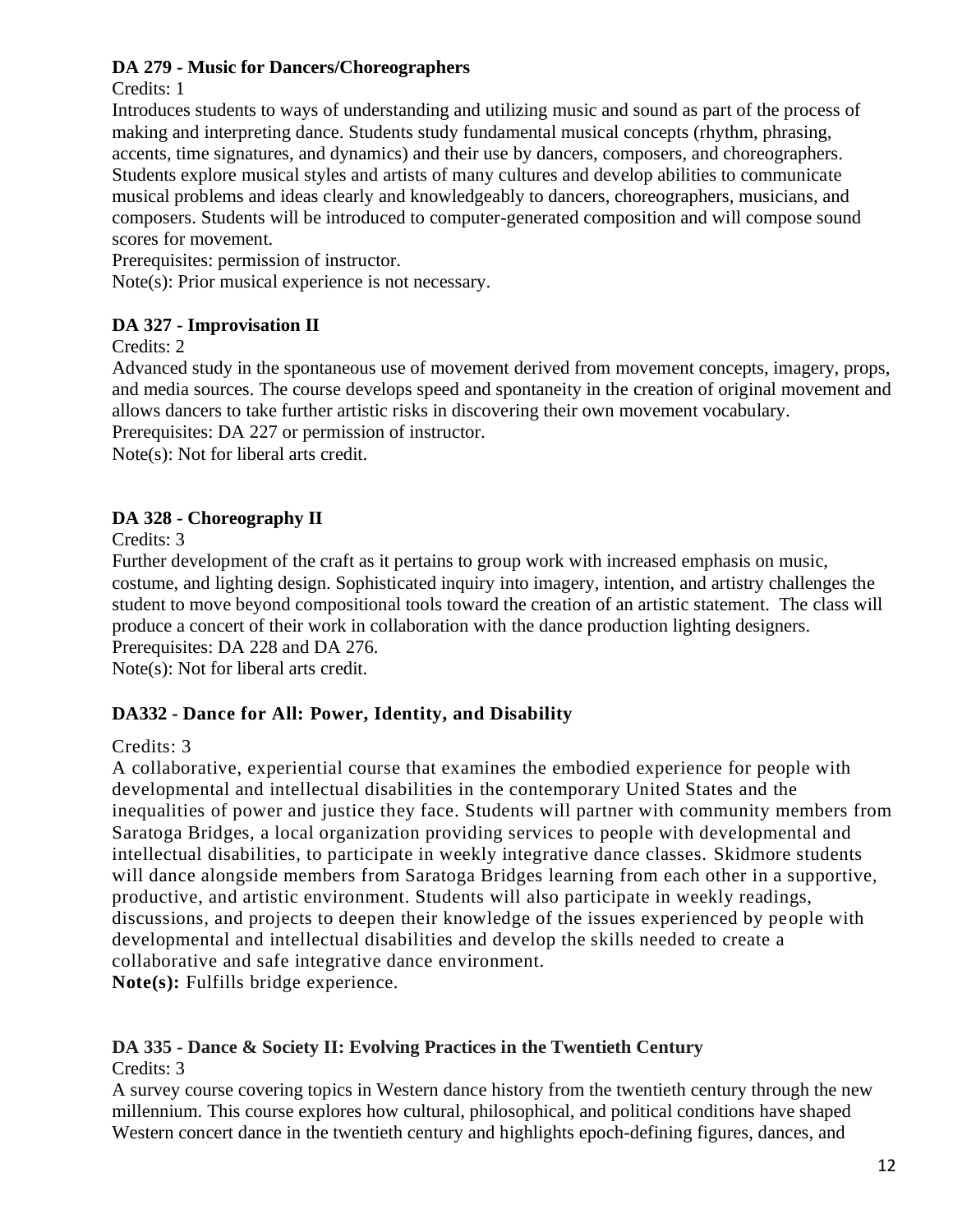movements. This course provides a broad overview of twentieth-century dance while simultaneously engaging students in deeper investigations through descriptive analysis work and research. Additionally, this course features a studio lab where students will have an embodied experience with various dance styles and works that have become emblematic of their time to promote physical literacy. DA 335 is a writing intensive course.

Prerequisites: DA 230

# **DA 371 - Independent Study**

Credits: 3

Advanced research or technical study under the guidance of a faculty member.

Note(s): A student may or may not receive liberal arts credit at the discretion of both the chair of the Dance Department and the registrar (and, in exceptional instances, the Curriculum Committee of the college).

# **DA 375 - Senior Dance Capstone I**

Credits: 3

A capstone course in which students will examine theoretical, philosophical, and practical application of their work in the major and consider directions for the future. Focusing on twenty-first-century considerations that have shaped the current artistic landscape, this course asks seniors, from both the Performance/Choreography and Dance Research Track, to reflect upon their personal, professional, and artistic identity as they prepare to enter the next phase of life.

**Note(s):** Required for all dance majors. This course partially fulfills the writing requirement in dance.

# **DA 376 - Senior Dance Capstone II**

Credits: 3

A performance course that leads to the Senior Dance Capstone Concert. The research in DA 375 helps inform and guide the student throughout the creative process of either choreographing an original work or performing a solo staged with permission of the choreographer. Students are responsible for arranging every aspect of the concert, including music, lighting, costuming, program order, printed program, and publicity.

Prerequisites: DA 375 and recommendation of department.

Note(s): Required for dance majors seeking honors in dance.

# **DA 399 - Professional Internship in Dance**

Credits: 3, 6, or 9

Professional experience at an advanced level for juniors and seniors with substantial academic and cocurricular experience in the major field. With faculty sponsorship and department approval, students may extend their educational experience into such areas as dance performance, technique, choreography, writing, and production.

Prerequisites: Students must have completed all intermediate level dance courses appropriate to the area of the internship and be recommended by an instructor in the chosen area of study. Note(s): May or may not count for liberal arts credit.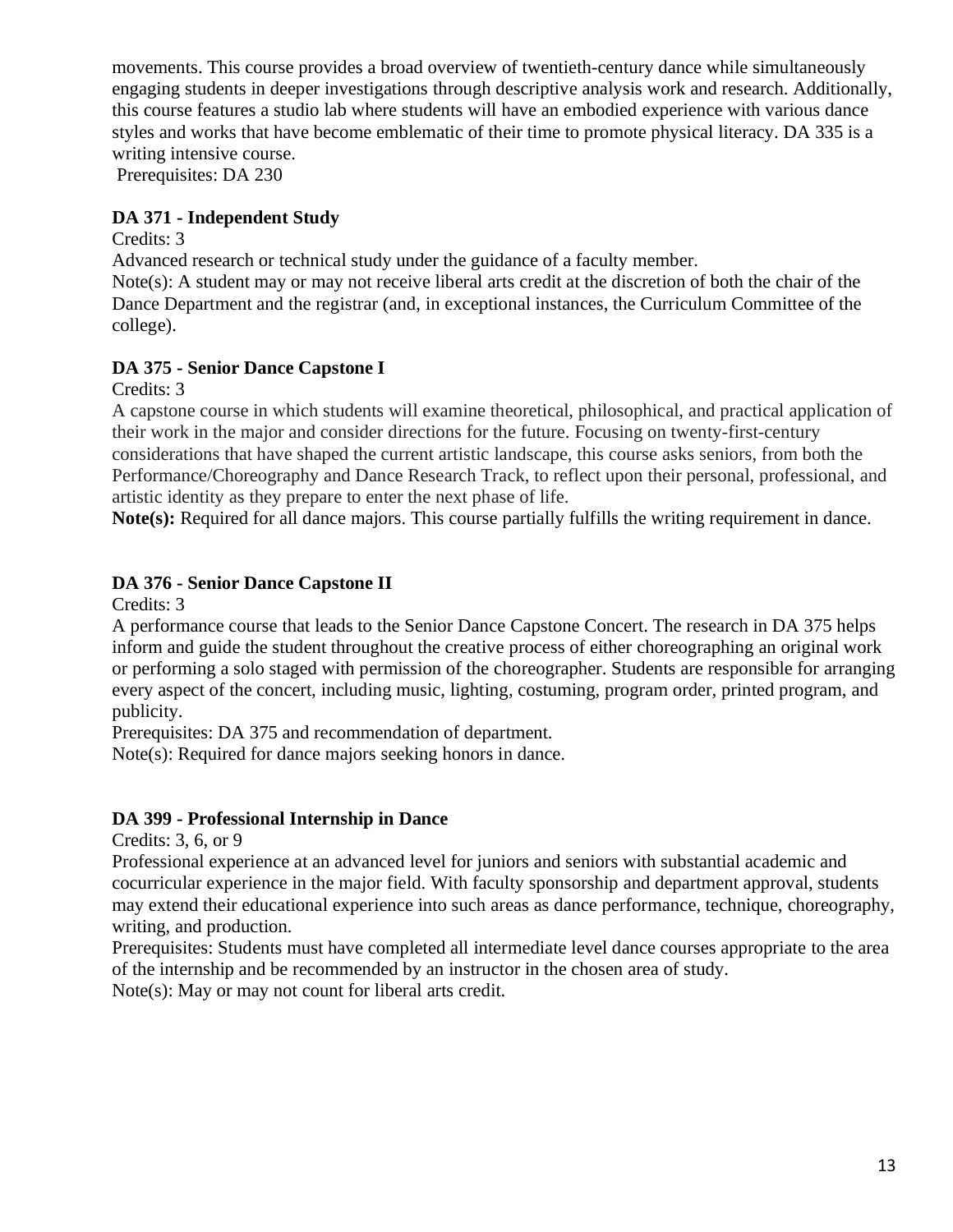# DANCE MAJOR REQUIREMENTS

# **CORE COURSES DANCE THEORY**

| DA227                                                                                       | Improv 1                                    | 2 credits |  |  |
|---------------------------------------------------------------------------------------------|---------------------------------------------|-----------|--|--|
| <b>DA228</b>                                                                                | Choreo 1                                    | 3 credits |  |  |
| DA230                                                                                       | Dance & Society I: Movement in History $\&$ | 3 credits |  |  |
|                                                                                             | Culture                                     |           |  |  |
| DA 279                                                                                      | Music for Dancers/Choreographers            | credit    |  |  |
| DA205 Recommended for All-College Scientific Inquiry<br><b>Through Practice Requirement</b> | <b>Anatomy and Kinesiology for Dancers</b>  | 4 credits |  |  |



Both Tracks require 21 credit hours of technique and/or Performance Workshop and 20 credit hours of dance theory.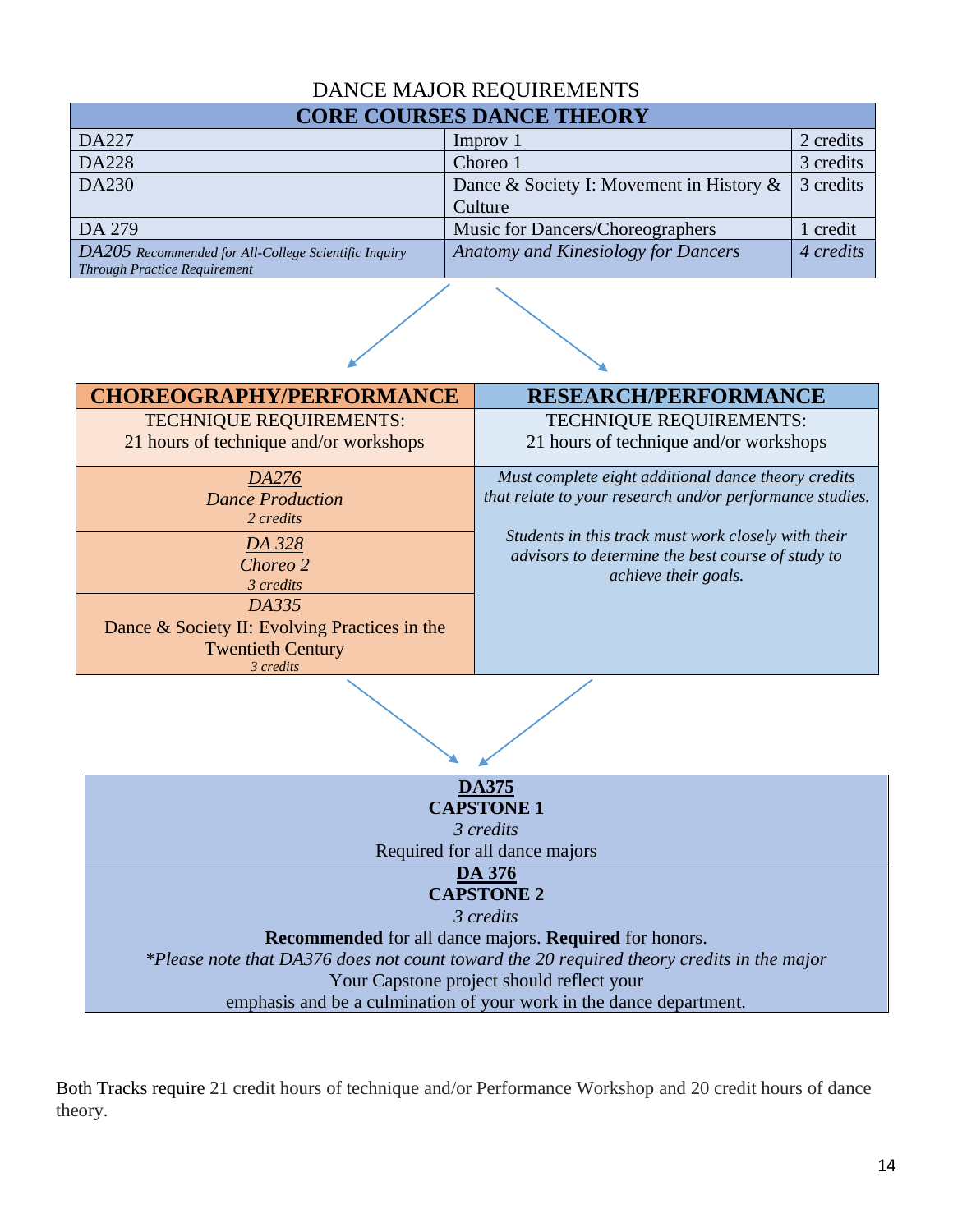\*To be eligible for consideration for Honors in Dance, majors must have achieved a GPA of 3.0 or higher in all courses taken at Skidmore, a GPA of 3.6 in all dance courses for the major and completion of DA [376,](http://catalog.skidmore.edu/preview_entity.php?catoid=15&ent_oid=854&returnto=1024#tt5209) Capstone II. Honors in Dance are granted by unanimous recommendation of the Dance Faculty.

# DANCE MINOR REQUIREMENTS

| <b>DANCE MINOR</b>                                      |  |  |  |
|---------------------------------------------------------|--|--|--|
| 20 credits total                                        |  |  |  |
| 17 credit hours of technique, theory,                   |  |  |  |
| workshop/production.                                    |  |  |  |
| (Two of the required courses in dance must be at a 300) |  |  |  |
| level.)                                                 |  |  |  |
| DA 230                                                  |  |  |  |
| Dance and Society I                                     |  |  |  |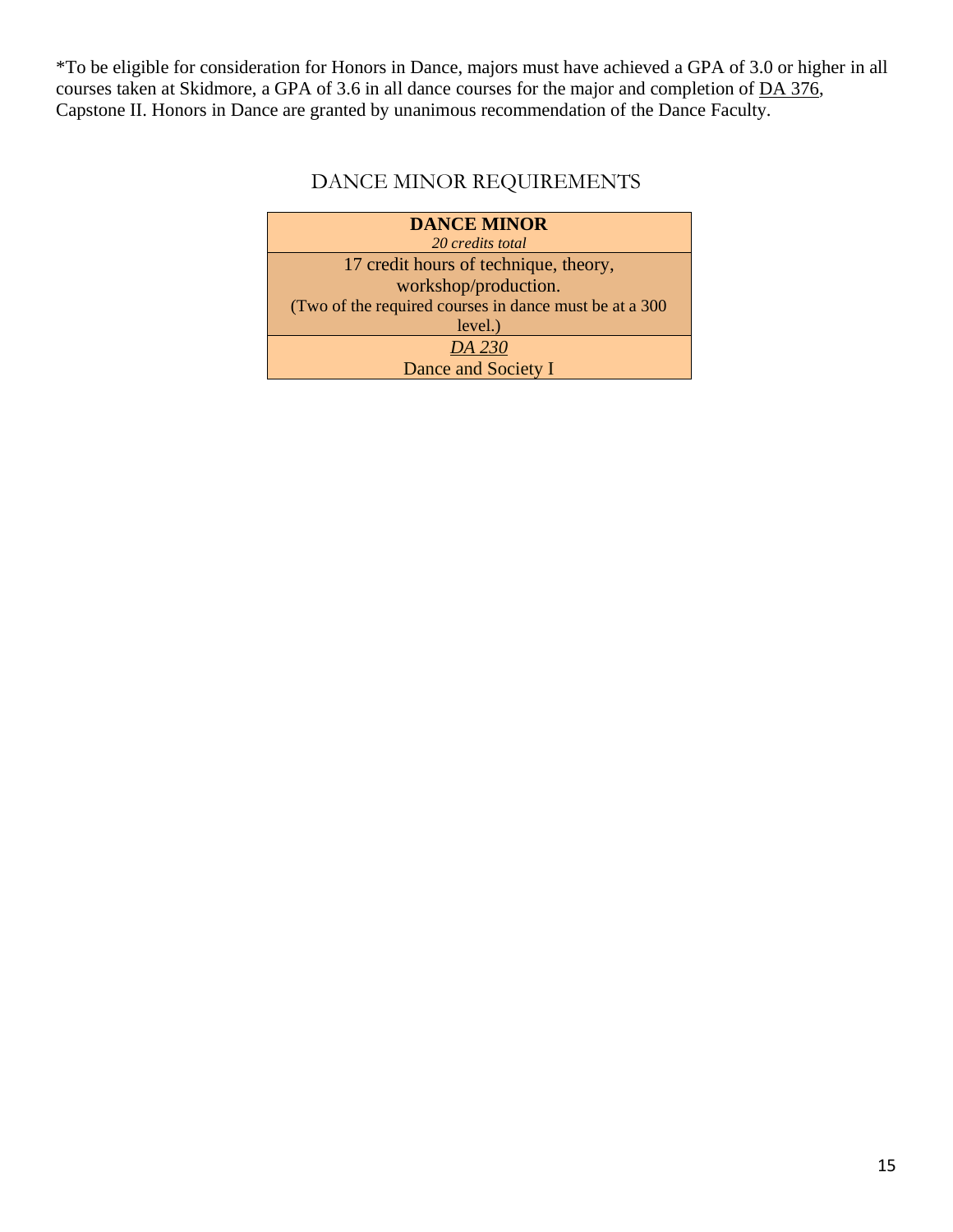# FOR THE DANCE MAJOR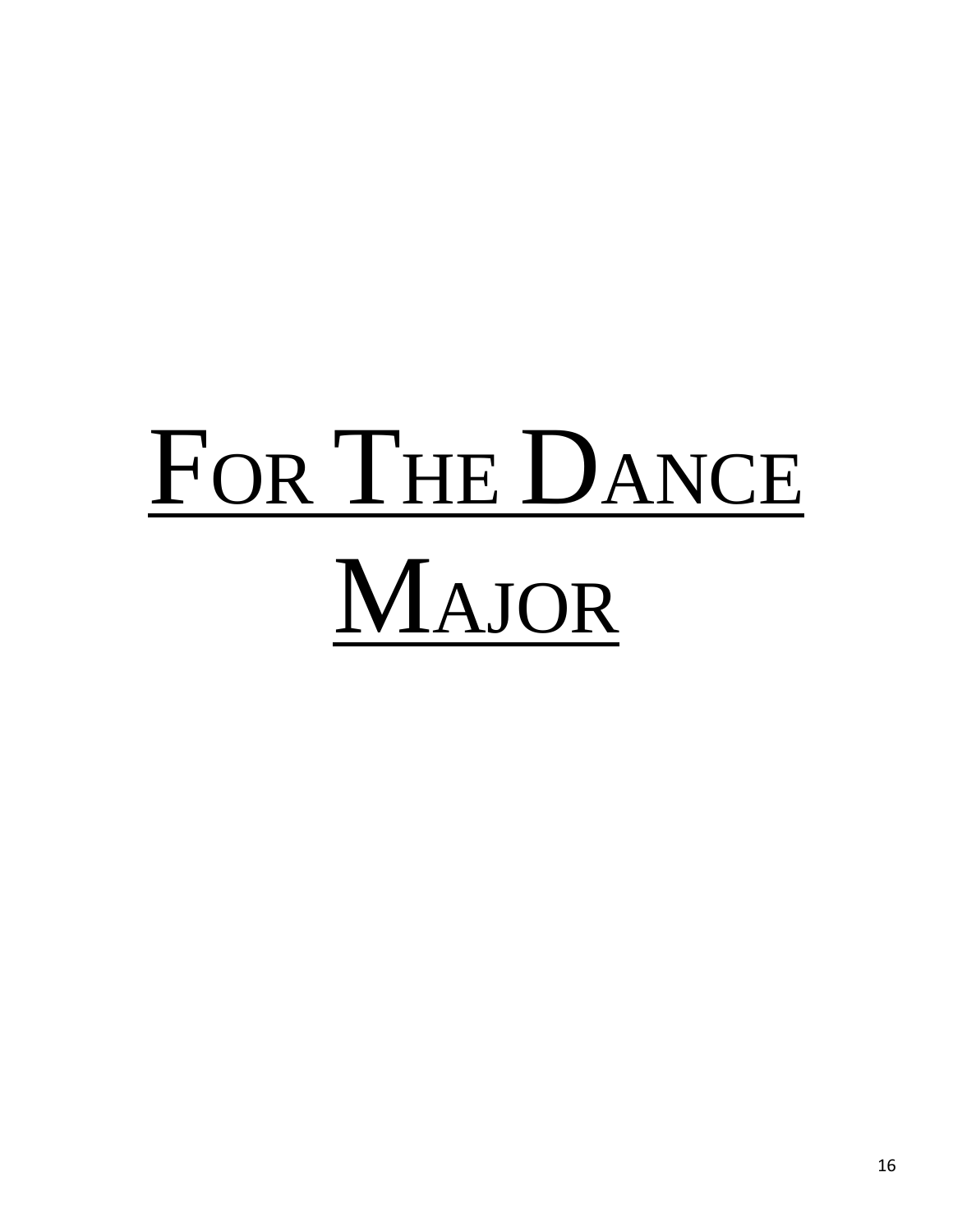# LIFE IN THE DANCE DEPARTMENT

Each class has both majors and non-majors who study side-by-side. Dance professors determine the appropriate level for each student. ALL dancers are expected to work diligently to master the rigors of technique and to progress throughout the semester. All dance technique classes may be repeated for credit. *Dancers are allowed to audit up to 2 dance classes per semester, to enable them to train in the studio more often.* 

Students also work toward proficiency in the major through a combined course of study, which includes dance history/criticism, dance injury prevention/management, dance theory, improvisation composition and workshop classes. As with any academic coursework at Skidmore, the highest level of integrity and discovery is expected in the pursuit of this knowledge and expansion of skills. The Skidmore Academic Honor Code must be upheld at all times. Dance majors and minors are encouraged to investigate related areas of study, and many of our majors combine the dance major with other areas of interest.

A typical day for a dance major might include 2 hrs ballet technique, 1 ½ hr history, 2 hrs modern technique, 2 hrs workshop.

# COURSE SEQUENCE RECOMMENDATIONS

For the prospective Dance Major, this sequence of courses is recommended, along with appropriate technique & workshop:

| Freshman Year           | Sophomore Year             | Junior Year              | <b>Senior Year</b> |
|-------------------------|----------------------------|--------------------------|--------------------|
| DA 230                  | DA276                      | DA 328                   | DA 375             |
| Dance and Society 1700- | <b>Dance Production</b>    | Choreo 2                 | Capstone 1         |
| 1960                    |                            |                          |                    |
| DA 227                  | DA335                      | DA 279                   | * DA 376           |
| Improv 1                | Dance and society 1960-    | <b>Music for Dancers</b> | Capstone 2         |
|                         | present                    |                          | (recommended)      |
| DA 228                  | DA274                      |                          |                    |
| <i>Choreo1</i>          | <b>Anatomy for Dancers</b> |                          |                    |
|                         |                            |                          |                    |

# COURSE AUDITS

The auditing privilege allows a student to enroll in up to two courses per semester without receiving credit or a grade. Dancers are allowed to audit dance classes with the permission of the instructor. An auditing dancer must participate fully and follow all requirements specified in the course outline.

# GHOSTING CLASSES

'Ghosting' a class (attending a dance class without being registered for credit or audit) is not allowed for any reason within the dance department.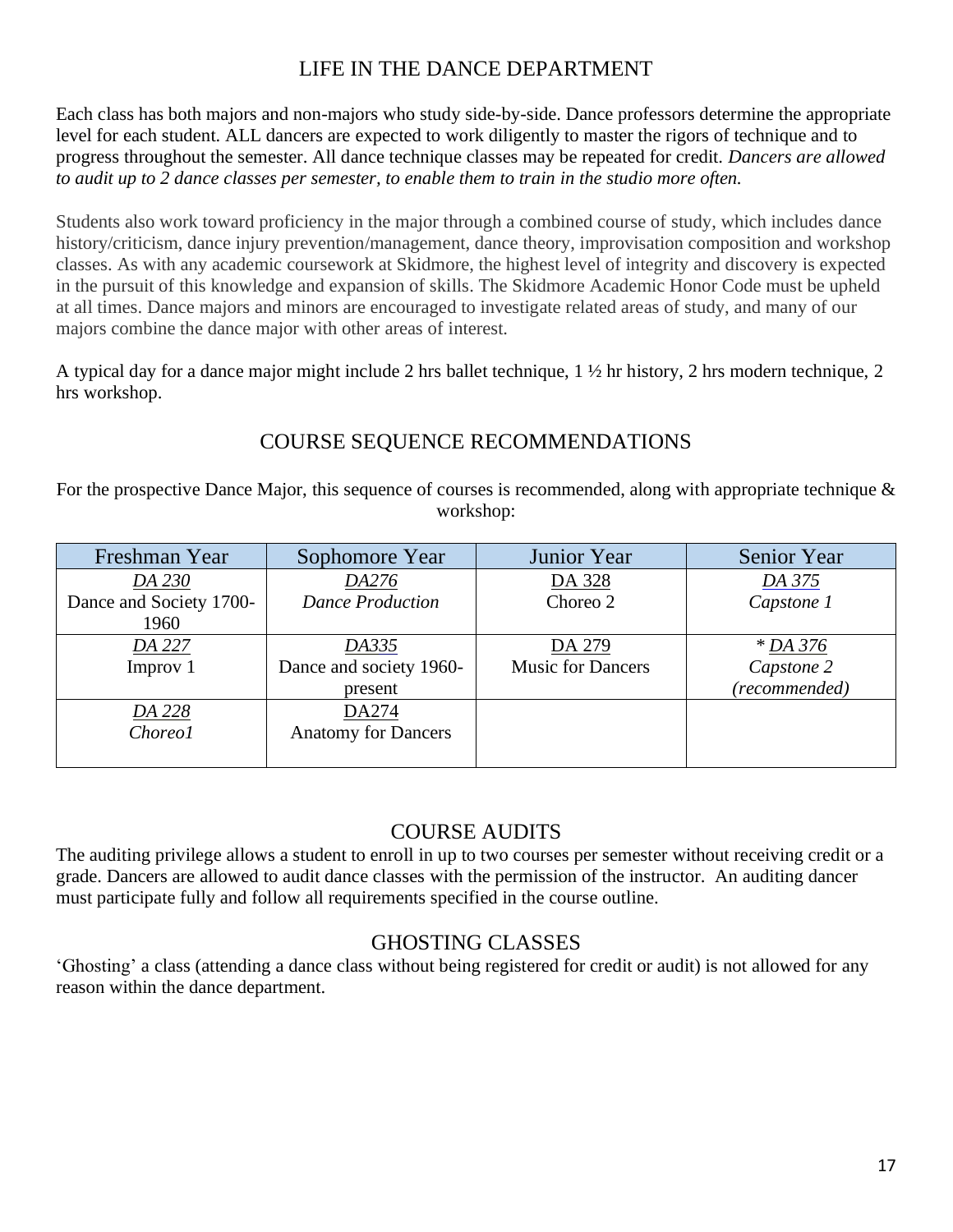# INDEPENDENT STUDIES:

Independent studies culminating in performance must be approved by the faculty through a written proposal process. Please download the independent study proposal template at the link below:

# [https://docs.google.com/document/d/1DIwRcNg7r07rv9kgnfnL2HMIMAnPOFWmE](https://docs.google.com/document/d/1DIwRcNg7r07rv9kgnfnL2HMIMAnPOFWmE-xSHYpskiA/edit?usp=sharing)[xSHYpskiA/edit?usp=sharing](https://docs.google.com/document/d/1DIwRcNg7r07rv9kgnfnL2HMIMAnPOFWmE-xSHYpskiA/edit?usp=sharing)

In addition to performative independent studies in dance, students may also elect to engage in independent study research projects to investigate a question, topic, or thesis of their choice. In addition to these independent study experiences, students may be selected to participate in faculty led research labs and/or summer collaborative research experiences. For more information on research based independent studies in dance, please contact Prof. Ohlberg [\(jolhberg@skidmore.edu](mailto:jolhberg@skidmore.edu) or Prof. DiPasquale [sdipasqu@skidmore.edu\)](mailto:sdipasqu@skidmore.edu).

# COURSE SUBSTITUTIONS

In rare instances, students may petition the faculty to substitute a required course in the dance major with a course/intensive/workshop taken outside of Skidmore. To petition a course substitution please fill out the petition form at the link below and submit to the department chair. Petitions will be assessed on an individual basis and accepted at the discretion of the faculty.

[https://docs.google.com/document/d/1UyOAsia0wtmqC3-](https://docs.google.com/document/d/1UyOAsia0wtmqC3-_MsYcBoD1rgRc4fKTXQr4BaCys80/edit?usp=sharing) [\\_MsYcBoD1rgRc4fKTXQr4BaCys80/edit?usp=sharing](https://docs.google.com/document/d/1UyOAsia0wtmqC3-_MsYcBoD1rgRc4fKTXQr4BaCys80/edit?usp=sharing)

# TAKING COURSES OUT OF SEQUENCE

In rare instances, students may petition the faculty to take a required course in the dance major out of sequence. To petition a course substitution please fill out the petition form at the link below and submit to the department chair. Petitions will be assessed on an individual basis and accepted at the discretion of the faculty.

[https://docs.google.com/document/d/1-HF\\_fP-rKDhd1ilULKdycF0x2mZd](https://docs.google.com/document/d/1-HF_fP-rKDhd1ilULKdycF0x2mZd-tXhaOG1n4cdwEc/edit?usp=sharing)[tXhaOG1n4cdwEc/edit?usp=sharing](https://docs.google.com/document/d/1-HF_fP-rKDhd1ilULKdycF0x2mZd-tXhaOG1n4cdwEc/edit?usp=sharing)

#### COURSE OFFERINGS BY SEMESTER: (subject to change at the discretion of the department)

| Fall                                     | <b>Spring</b>                             |  |
|------------------------------------------|-------------------------------------------|--|
| Choreography 2                           | Choreography 1                            |  |
| Improvisation 1                          | Improvisation 1 or 2                      |  |
| Dance Production                         | Dance Capstone 2                          |  |
| Dance Capstone 1                         | Dance & Society II: Evolving Practices in |  |
|                                          | the Twentieth Century                     |  |
| Dance & Society I: Movement in History & |                                           |  |
| Culture                                  |                                           |  |
| <b>Anatomy for Dancers</b>               |                                           |  |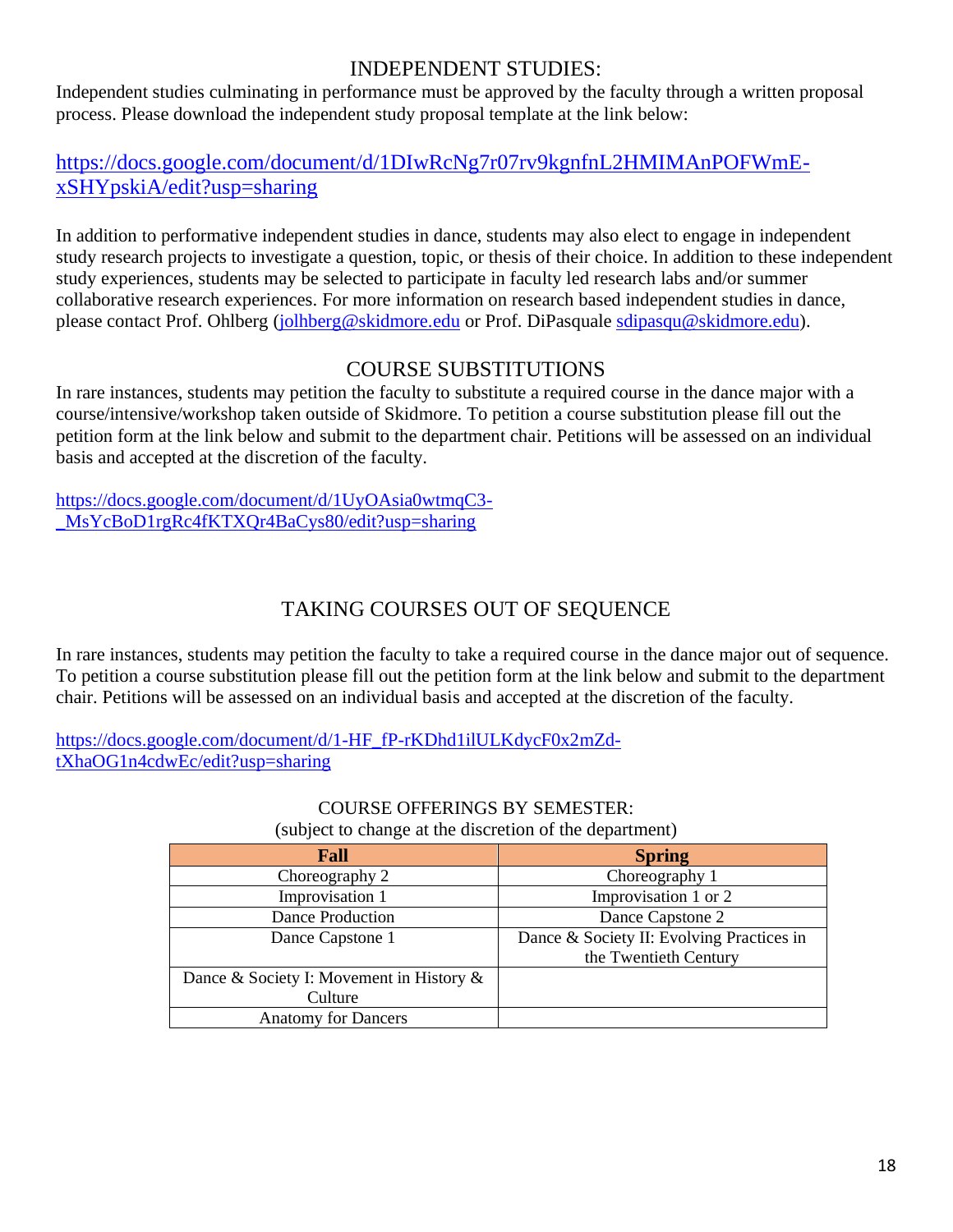# JUNIOR INTERVIEWS

After you declare your dance major, you will be required to participate in a Junior Interview with the dance faculty. The Junior interview process is a unique aspect of the Skidmore Dance experience and is a time to come together with the faculty to reflect upon your work, discuss your academic/career goals, and plan a trajectory for the remainder of your undergraduate tenure.

Prior to your interview, you will be asked to complete a reflection sheet to allow you to think about your goals for this conversation with the faculty. **Your reflection sheet must be posted on theSpring a minimum of 1 week prior to your interview date. If you do not complete a reflection sheet, you will not be allowed to attend your interview.** Following your interview, you will complete a post-interview reflection within two weeks that summarizes the conversation and any action items that were discussed.

We hope that your Junior Interview is a rewarding experience that helps you to grow into your full potential and meet your goals during and after your time in the Dance Department.

# STUDY ABROAD

# OFF-CAMPUS STUDY ABROAD

The traditional time for students to go abroad for study is the spring of Junior year, although some choose to travel in the fall. Dance majors who want to continue rigorous dance training should consider these questions before deciding on leaving campus and studying abroad:

- 1. Have I completed enough of the required dance courses, especially those offered only in the spring/fall semester?
- 2. Will I be able to dance at a high level in the city/program I have chosen?
- 3. Is there a particular upcoming dance project or guest artist coming to campus that I do not want to miss?
- 4. Will going abroad still allow me to be ready and prepared for my Senior year and the Senior Dance Capstone?
- 5. Is going abroad in the Junior year important to me, or would it be better to travel after graduation?

# APPROVED PROGRAMS FOR DANCE MAJORS

There are several Skidmore approved programs that include dance training. The majority of these programs focus on modern/contemporary dance, but some include ballet as well. This list is updated frequently so dancers should always investigate their options. Speak with the experts in the office of Off-Campus Study, the Chair of Dance and with the appropriate dance faculty member who handles study abroad information for the department. Students who have traveled to the city you are interested in can give you excellent practical information. Remember, learning regional traditional dance is a wonderful way to learn about a culture.

# Approved/Suggested Programs for Dancers, as of 2016

# **CIEE Cape Town, South Africa: (Modern/Contemporary Dance and Ballet)**

<https://www.ciee.org/study-abroad/south-africa/cape-town/arts-sciences/> You can find a list of dance offerings in the handbook page 104: [http://www.uct.ac.za/usr/downloads/uct.ac.za/apply/handbooks/Handbook9A\\_HumanitiesUndergraduate\\_2016.pdf](http://www.uct.ac.za/usr/downloads/uct.ac.za/apply/handbooks/Handbook9A_HumanitiesUndergraduate_2016.pdf)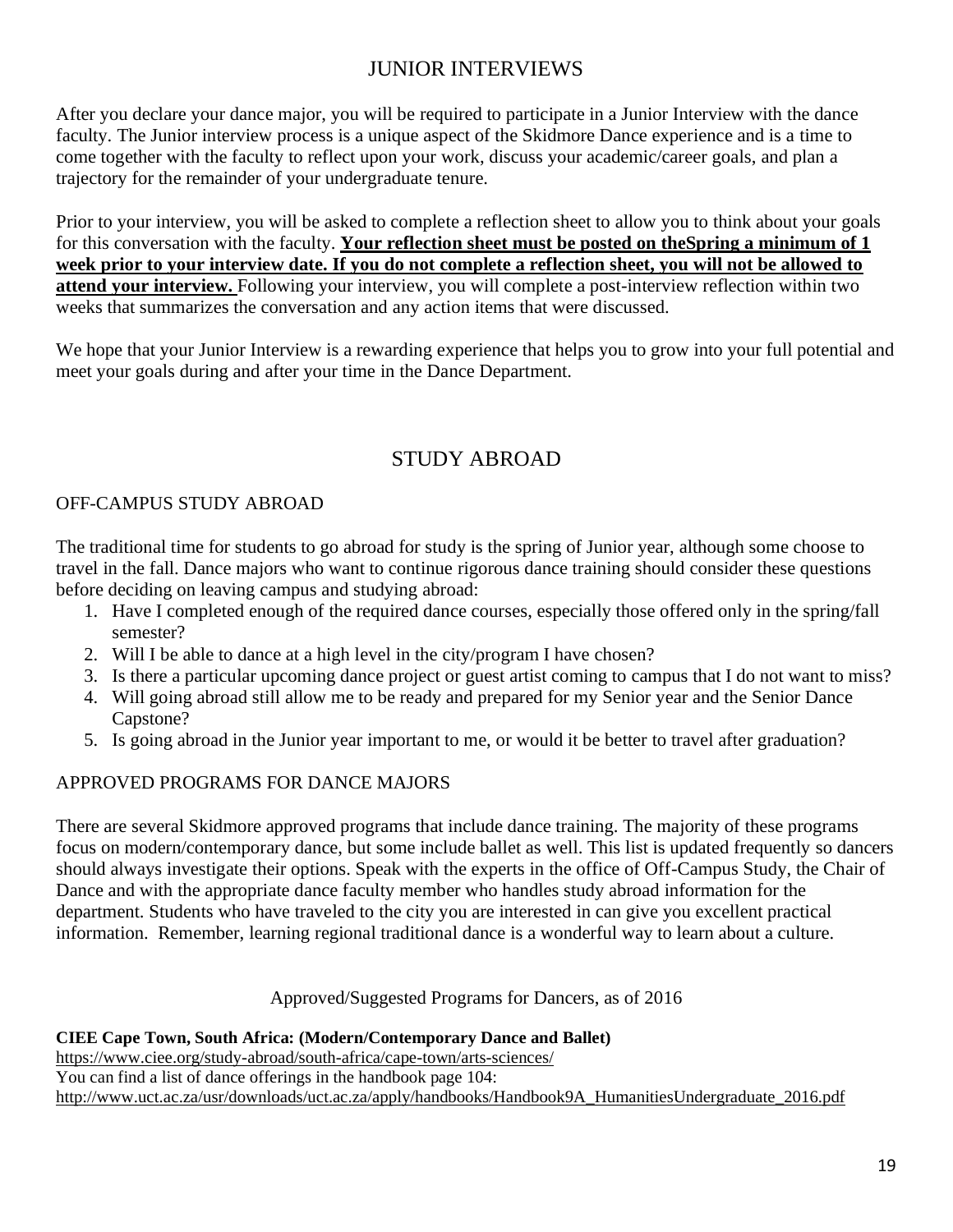#### **IES Auckland, New Zealand: (Modern/Contemporary Dance)**

<http://www.iesabroad.org/study-abroad/programs/auckland-direct-enrollment-university-auckland> You can find dance offerings in their course catalog: [http://www.student.guest.auckland.ac.nz/psp/ps/EMPLOYEE/HRMS/c/COMMUNITY\\_ACCESS.SSS\\_BROWSE\\_CATL](http://www.student.guest.auckland.ac.nz/psp/ps/EMPLOYEE/HRMS/c/COMMUNITY_ACCESS.SSS_BROWSE_CATLG.GBL?languageCd=ENG) [G.GBL?languageCd=ENG](http://www.student.guest.auckland.ac.nz/psp/ps/EMPLOYEE/HRMS/c/COMMUNITY_ACCESS.SSS_BROWSE_CATLG.GBL?languageCd=ENG)

# **IFSA Butler – Laban, London: (Modern/Contemporary Dance)**

<http://www.ifsa-butler.org/laban.html>

**SIT Delhi, India: National Identity and the Arts, (Classical Indian Dance forms)**

<http://studyabroad.sit.edu/sn/programs/semester/fall-2016/inr/>

# **Skidmore in Paris (Modern/Contemporary Dance and Ballet at Paris Marais Dance School)**

<http://www.skidmore.edu/ocse/paris/lalb/index.php>

With recent changes in this program, we will have to look at what Dance options are available to our students. Our new partner in Paris, IES Abroad, does work with this dance school:<http://www.paris-marais-dance-school.org/en/>

# **Institute of the Arts, Barcelona, Spain (Contemporary Dance and Ballet)**

http://www.iabarcelona[.com/programmes/study-abroad-semester/](http://www.iabarcelona.com/programmes/study-abroad-semester/)

#### **Accademia del Arte, Arezzo, Italy (Tuscany) (Contemporary Dance and Ballet)**

http://www.dell-arte.org/location.php?sub=353&sec=358

In some major cities, such as Madrid, Rome, Copenhagen students seek out independent dance schools. Study at such schools does not necessarily give you college credits. Always clarify details before committing to this option.

# PATH TO SENIOR CODA

Capstone 2 is a course allowing you to create a project or performance as a culmination of your education in the dance department. Your capstone experience must reflect your area of study and as performer/choreographer/researcher.

Capstone 2 projects must be approved by the faculty through a written proposal process which will be assigned in DA 375.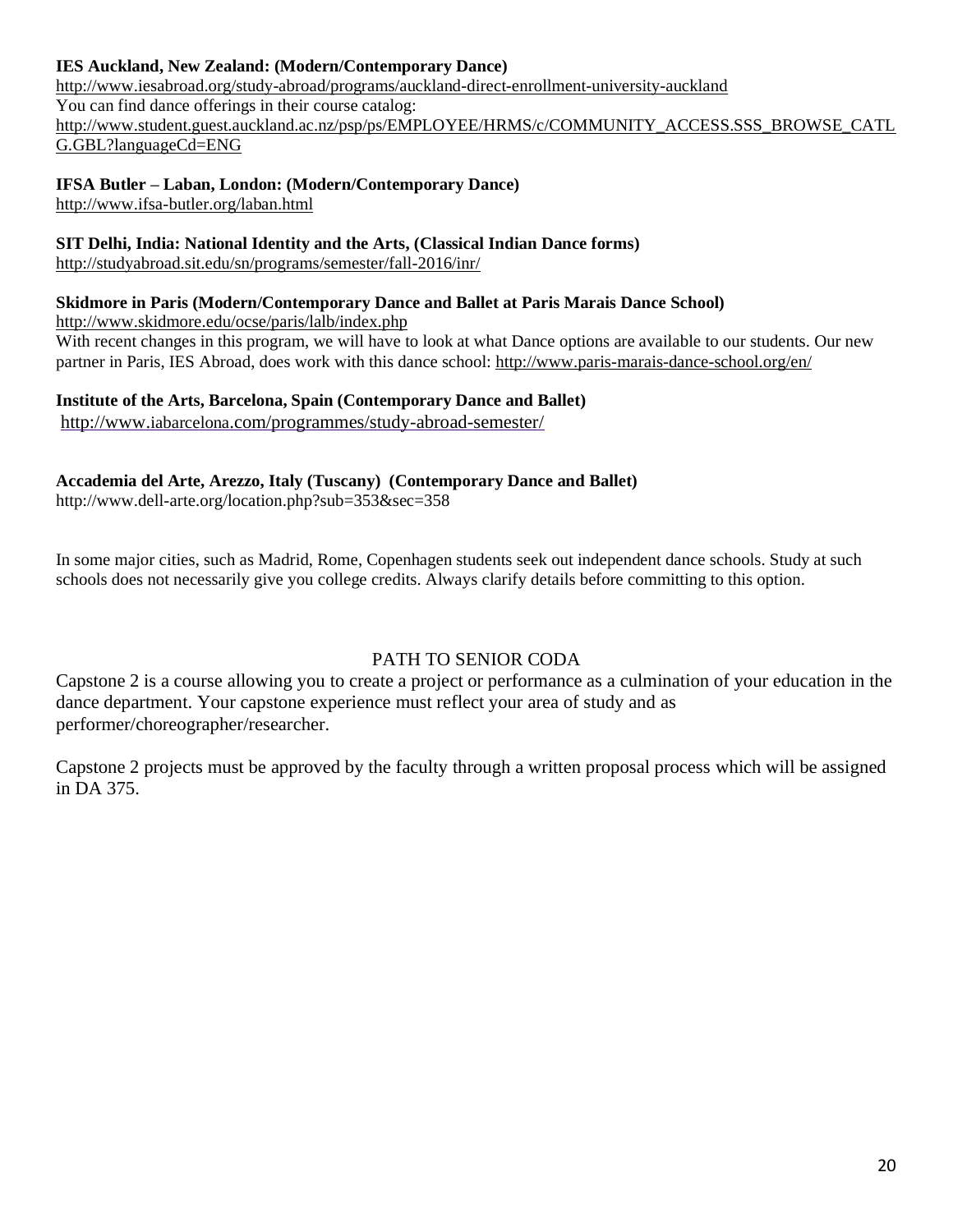# DEPARTMENT AWARDS

# THE OLEG MOSTON AWARD

The Oleg Moston Award carries the CV building weight/honor of an Honors Convocation prize, but with the added benefit of providing access to an opportunity that would otherwise be beyond the student's reach. It is geared to helping the graduating student with support in the transition into the post-college dance world. Examples could be that the recipient could study with a respected choreographer, gain performance rights to a performance piece or to assist with travel to study a dance form that may further the student's scholarship.

# [THE MARGARET PAULDING AWARD](http://skidmoredance.org/the-margaret-paulding-award/)

Established in memory of Margaret Paulding, professor of physical education and dance, 1937–73, and chair of the department, 1958–68, to recognize outstanding student leadership, performance, choreography, and/or research in dance.

# THE KATHY & CHARLIE DISANTO MEMORIAL STUDENT OPPORTUNITY FUND

These awards are offered on a competitive basis to support Skidmore students for dance projects outside of course curriculum requirements but may include independent studies. Projects that have a community-based research or service component will be given preference. Projects that help a student discover new connections across disciplines will be strongly considered. These opportunities might include but are not limited to creative projects, internships, dance education and research studies.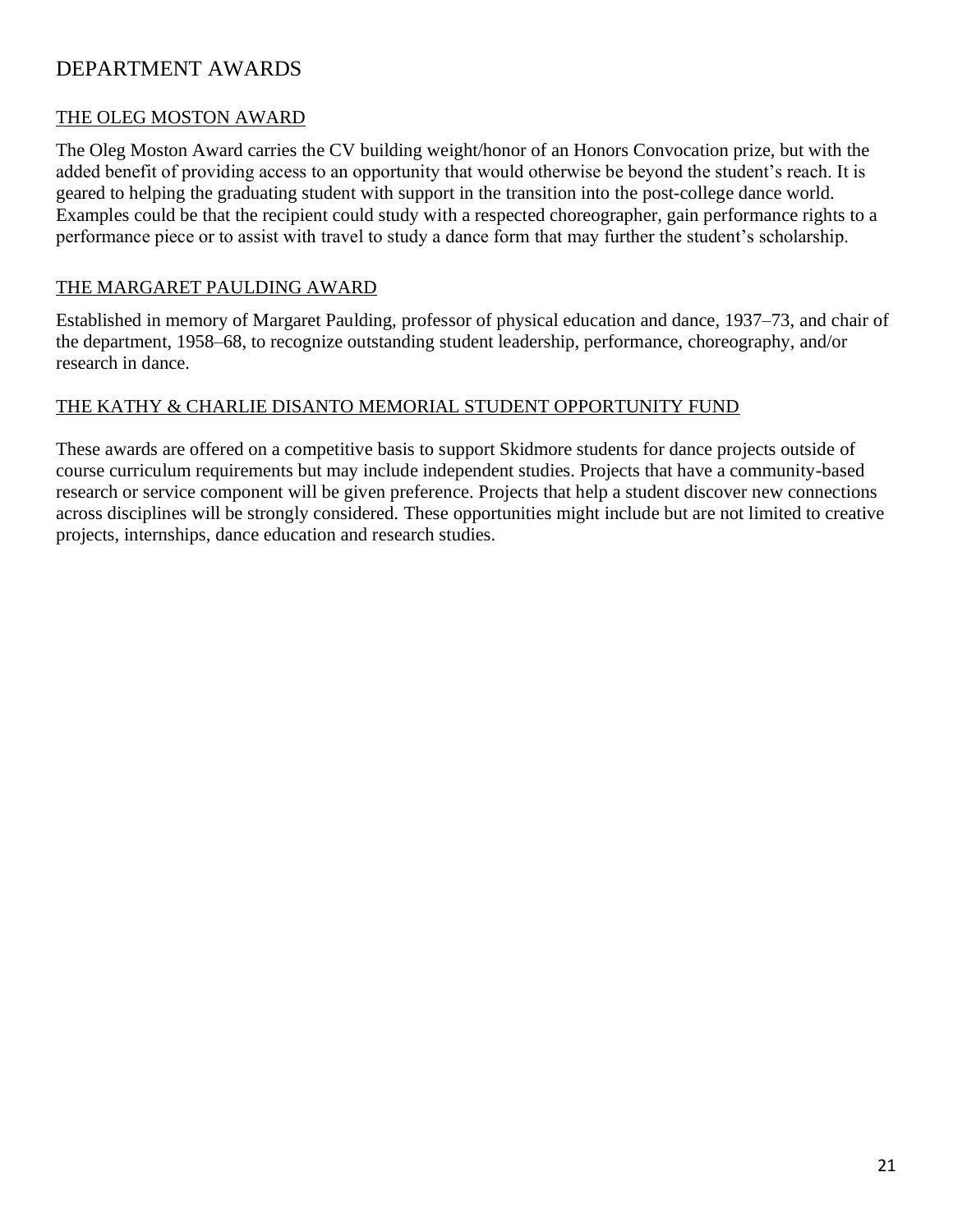# STUDIO ETIQUETTE FOR ALL DANCERS

**DRESS CODE FOR BALLET CLASSES (updated fall 2018):** Solid color leotard, unitard or form fitting tshirt with black, flesh color, or pink tights. Ballet shoes matching the color of the tights are required at every class. Ballet skirts for point classes may be allowed at the discretion of the instructor. No patterns/ ornamentation/text etc. on attire will be permitted in ballet classes.

# **DRESS CODE FOR MODERN CLASSES (updated fall 2018):**

Students are expected to wear proper dance attire for all classes. This constitutes a leotard, tights, unitard, or form fitting tank tops/exercise pants. Street cloths and baggy/loose fitting attire are not permitted

Your dance professors and dance musicians are accomplished professionals with a tremendous amount of knowledge to offer you. Treat them with respect and appreciation.

Dancers must be in the studio and ready to begin at class time. If you are late, wait at the door until given permission to enter the studio. Professor decides whether tardy dancer may participate or must observe.

Dancers must adhere to the stated dress code as above.

Absolutely no food in the studios; water is allowed

Dance students do not "hang on the barre" in class. Stand & listen respectfully. Dancers NEVER sit down during class, unless injured. Observation is reserved for illness or injury. Once you sit out, you are out for the remainder of the class.

**Dance Majors and upper-class dancers are role models for younger or less experienced students. Majors should model healthy behavior and an exemplary work ethic both in and outside the studio. Examples of 'healthy behavior' could include (but is not limited to): respectful verbal and non-verbal communication with faculty/peers/guests, appropriate and direct conflict resolution when needed (no gossip), a professional outlook and attitude towards the department overall, and abstaining from drug and alcohol use.**

# DANCE WORKSHOP ETIQUETTE

# **In the creation of a professional and productive atmosphere, the following is expected:**

- You will arrive on time to all rehearsals; warm and ready to work
- You will keep the studio as a professional space; all casual and social conversations will take place outside of the studio
- You will be responsible for all movement material and come prepared to all rehearsals
- Rehearsal time is **not** for remembering movement; that is your responsibility outside of rehearsal
- You will engage with any and all compositional and collaborative assignments to the best of your ability
- You will maintain an engaged and curious work ethic; including personal motivation for excellence in your work
- You will foster a supportive working environment
- In a creative process the atmosphere can often be intense; the demand high. You will do your best to keep perspective and work to the best of your ability
- You will make every effort to not take things personally. This experience is about the process and not about satisfying personal ego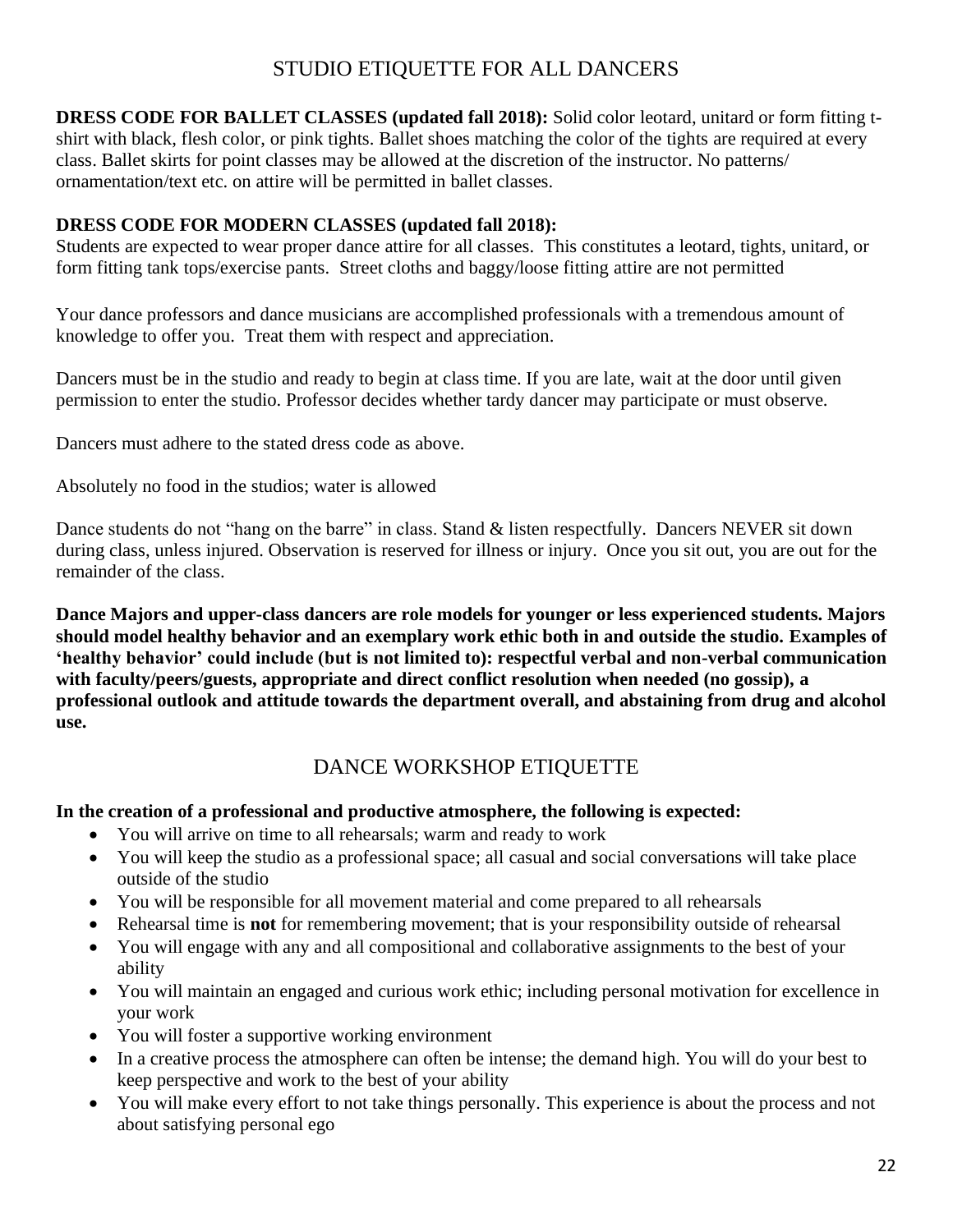• Department dress code is expected to be observed in rehearsal

# **The following is expected as part of professional theatre conduct:**

- You will arrive at least five minutes before all technical rehearsals, classes, or posted call times. **Showing up on time is late**; walking into warmup class as it begins is distracting, un-professional, and un-acceptable
- Casual conversation is distracting to everyone in the room. You will use the time before class to focus your mind and prepare your body for class. No social conversation will take place before or during class
- You will conduct yourself professionally in the dressing rooms and backstage areas
- You are sharing the space with other dancers from different casts. Stay aware of those around you and the needs of others
- You will take all notes given by the choreographer, technical director, or producer without argument. If you don't understand the note, ask. It will be your responsibility to assimilate the note immediately
- You will perform with a professional focus. Keep in mind that various elements may not go as planned. You will do your best to continue the performance and execute the piece as choreographed to the best of your ability
- Enjoy your time on tage. We spend the majority of our time in process. Give generously of your dancing and performance.

# WORKSHOPS and AUDITIONS

There are many performance opportunities each year, and all dancers are encouraged to audition. The Workshops are credit-bearing courses led by dance faculty or guest artists. Dancers are cast through an audition process and rehearse during scheduled class times. The pieces prepared in the various workshops are performed in the Dance Theater during the Winter Dance Concert and the Spring Dance Concert.

Dance Workshops may occasionally be performed in other venues both on and off campus. EX: The Contemporary Ballet Workshop frequently performs original works in the Tang Museum and Zankel Music Center; the Classical Ballet Workshop collaborates with the Skidmore Orchestra for large scale performances in the Zankel Music Center; and various workshops have traveled to out of town destinations both domestically and abroad.

Students will be limited to three workshops per semester. However, students may petition to enroll in a fourth. Please see petition template link below. Completed petitions must be submitted to the department chair via email the Friday of the first week of class each semester by 10am. In the case of guest artist residencies that audition later in the semester, petitions must be completed and approved one week **before** the guest artist audition. No exceptions.

[https://docs.google.com/document/d/1jLo95Aim9Uwm7bnZr20SBzD88GLxDKcOVl6L\\_eF2Ryw/edit?usp=sh](https://docs.google.com/document/d/1jLo95Aim9Uwm7bnZr20SBzD88GLxDKcOVl6L_eF2Ryw/edit?usp=sharing) [aring](https://docs.google.com/document/d/1jLo95Aim9Uwm7bnZr20SBzD88GLxDKcOVl6L_eF2Ryw/edit?usp=sharing)

\*\*A professional demeanor is expected of all participants. This includes mandated attendance at all scheduled rehearsals; timely arrival; proper warmup; dedication and respect to process, instructor, peers; outside practice / review of material. NO EXCEPTIONS. Unsatisfactory adherence to any expectations may result in your replacement in the work and subsequent inability to perform.

**\*\*Workshop auditions are held on the first class meeting of the semester. Please look for postings on the bulletin board for additional information.**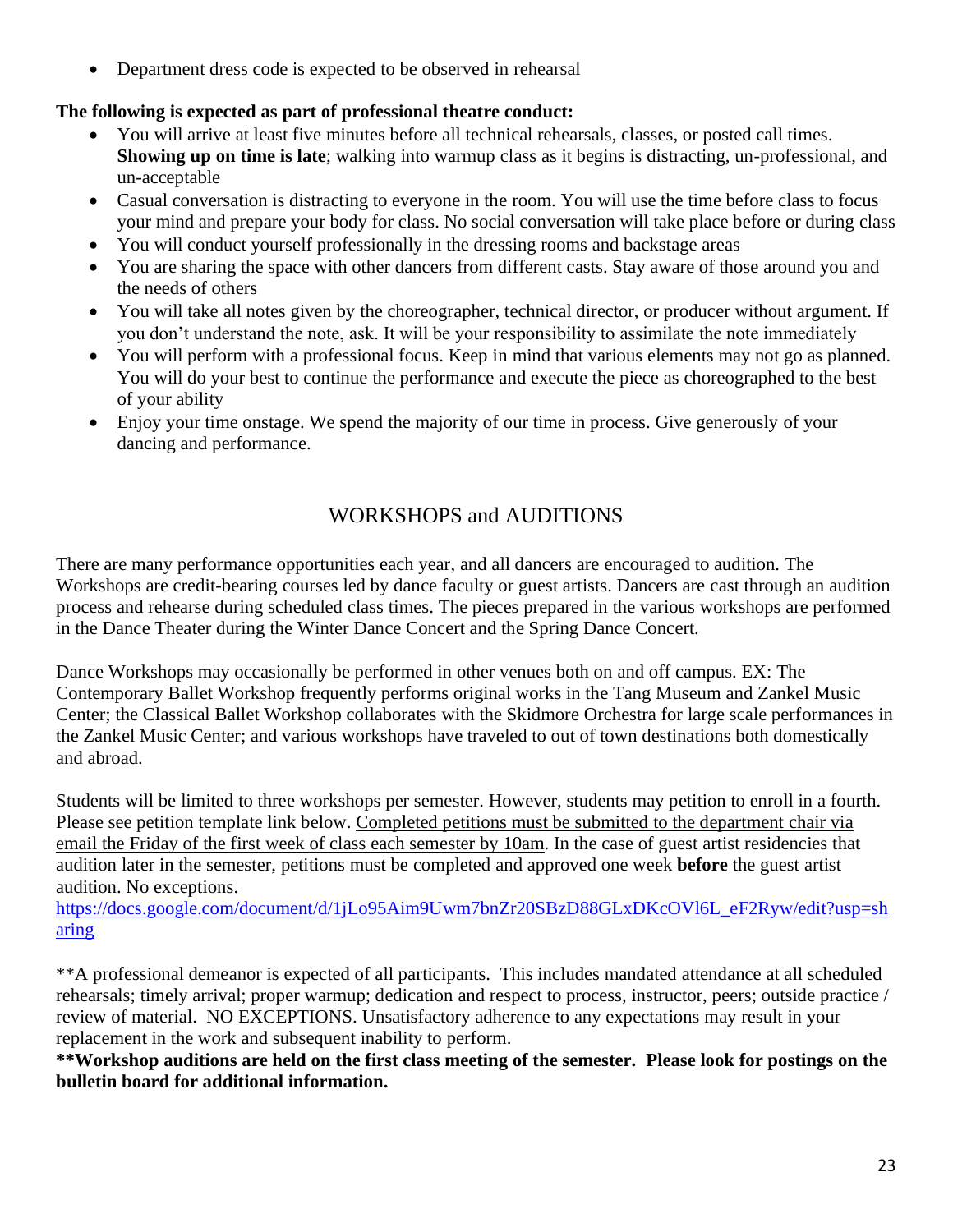The Choreography I and II, Independent Studies and Senior Dance Capstone courses also audition for dancers. Dancer participation is voluntary and not for credit; dancers must honor their commitment to these student choreographers. Information on upcoming audition opportunities is posted on the board and listed on the Dance Facebook page.

# INJURY POLICY

Unfortunately, injury is often an aspect of a dancers' life and training. Managing injuries in a safe and productive way is essential to both your success as student and ensuring your long-term health. If you obtain an injury during your time at Skidmore, it is our aim as a department to help you manage the injury in the best way possible while still maintaining a good academic standing in your coursework. The following polices have been developed to help guide you to effective injury management and safe return-to-dance practice. *(These policies have been adapted from guideline from the International Association of Dance Medicine and Science and the Texas A&M University Dance Program)*

*CONCUSSIONS:* If a student-dancer sustains a concussion (or suspected concussion) due to head injury in or outside of the studio, they must retain a written medical release to return to any physical dance participation. If the injury occurred during the academic year, it is expected that the student will work closely with Skidmore Health Services and that the medical release will come directly from that office. Students with a diagnosed or suspected concussion will not be allowed to participate in any physical manner (including marking, modifying choreography, etc.) until this written release is obtained and approved by the department chair. Once cleared for participation, students are expected to work closely with their professors to determine an appropriate plan to safely return to full participation in dance courses. If upon returning to dance, concussion symptoms return, students should immediately report these symptoms to health services and return for follow up evaluation.

For additional concussion management and return to dance protocol, please refer to the Dance USA Task force on Dance Health Concussion Statement through the link below. [https://dance-usa.s3.amazonaws.com/page\\_uploads/Concussion.10.26.15.pdf](https://dance-usa.s3.amazonaws.com/page_uploads/Concussion.10.26.15.pdf)

- 1. **Participation:** You must participate fully in class for at least 80% of the time to receive a grade in the course. If you are unable to participate because of long-term illness or injury for more than 20% of the class, you will have to withdraw from the class or take an incomplete. Depending on the semester 20% is the equivalent of 5-6 class periods.
- 2. **Observations:** Observations may or may not be consecutive. An observation day is defined as any day that you are not participating (dancing) in class. An observation day may be taken due to illness or injury. For example: if you are sick the second week of class and take one observation day and later in the semester and need to observe again, you will have taken two observation days.
- 3. **Observation Expectations:** You are expected to attend each class period even if you are unable to participate fully, unless you are too ill (or contagious) to attend class. It is expected that you email your professor as a courtesy to inform them of your absence prior to the class meeting time.

Each professor will have their own policies regarding observations in their course. It is important to recognize that class observation should not be a passive experience for you. Journaling, taking notes, or even performing rehabilitation exercises for your injury are examples of active ways you can continue to learn within the class while you observe. Please discuss with your professor their expectations for your observations. *Open communication about your injury is essential to finding the most productive and safe return-to-dance strategy for your specific circumstance.*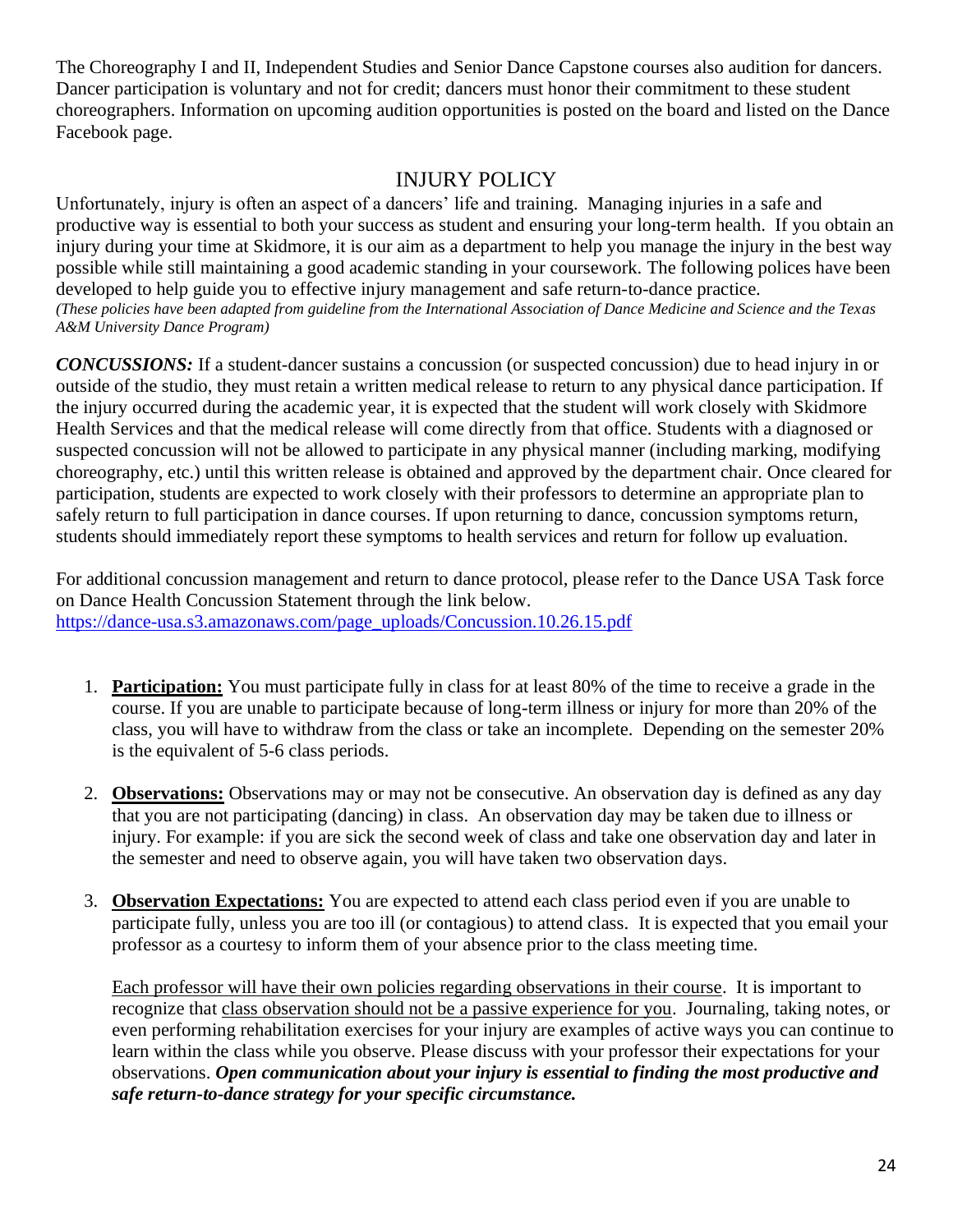4. **Additional Projects:** Your professor may ask you to complete an additional assignment in lieu of your physical participation. It is expected that you will have a note from a Doctor or Physical Therapist in this situation to assure you are managing your injury under appropriate medical supervision. Please work with your professor and find something that is both meaningful and rewarding for you to create in your project. We welcome your thoughts and ideas!

**Performance with an injury:** Injuries occurring while a student is performing in a faculty/guest/student workshop can be stressful for both the dancer and choreographer. Students sustaining an injury during a workshop experience are encouraged to discuss their injury with the faculty member supervising/choreographing the piece. While every effort will be made to help facilitate a student to participate successfully in a workshop experience, the dance faculty reserves the right to stop a student's participation in rehearsal and/or performance due to issues regarding health or injury. Each case will be reviewed individually by the dance faculty and will be assessed on a case by case basis with the student's overall health and wellbeing as the primary goal.

# HEALTH AND WELLNESS RESOURCES

# **ORTHOPEDIC PHYSICIANS**

Ortho NY Urgent Care: 5 Care Lane 518-587-0845 Dr. Rosas (foot/ankle) Dr. O'Connor (general) *HIPS* Dr. Fein (general) *KNEES* Dr. Silver (shoulder)

Saratoga Bone and Joint Center 92 East Ave 518-584-0295

# **PHYSICAL THERAPY**

Saratoga Hospital Regional Therapy Center The Springs, Weible Ave. 518-583-8383 Dr. Dominick Marchesiello PT, DPT (ankle, foot, shoulder injuries) Paula Hill MSPT (back/spinal injuries) Heather Tarkos MSPT (back/spinal injuries)

Goodemote Physical Therapy 3 Maple Dell, Saratoga Springs, NY 12866 518-306-6894 Matthew Goodemote, PT

Thomas Nicolla Physical Therapy 711 Troy Schenectady Rd 518-690-2882 Kim Teter PT – Dance rehabilitation specialist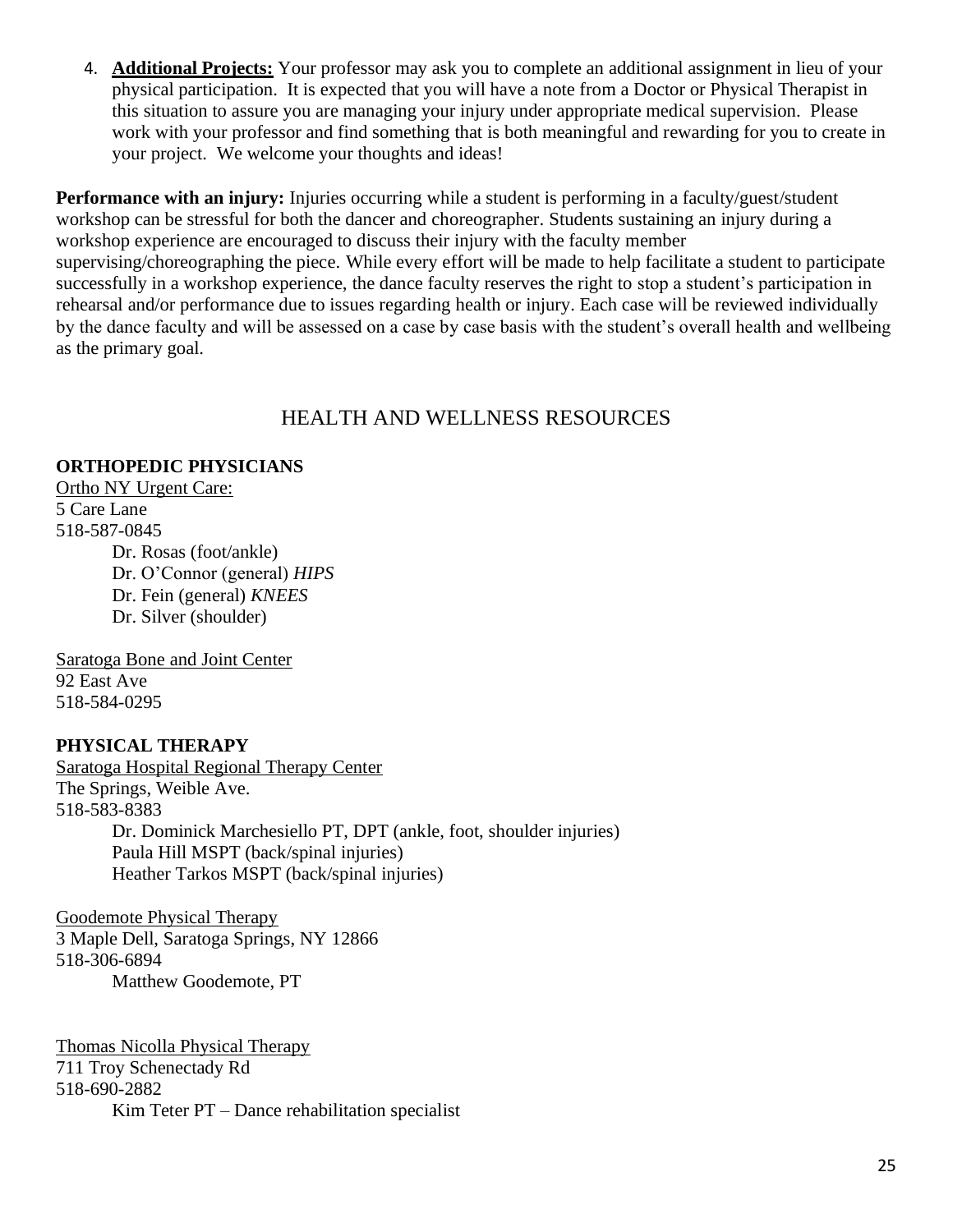#### **MASSAGE THERAPY**

Saratoga Garden Therapeutic Services 434 Church Street 518 -281 -7547 Susan Jagoda – Dance Specialist

# **CHIROPRACTIC CARE**

Vincent Scicutella Chiropractic Care 7 Wells St. Suite 105 518 -587 -0993 Dr. Vincent Scicutella DC

Saratoga Springs Chiropractic 3303 Route 9 518 -587 -2064 Dr. Matt Smith - Chiropractor

#### **ACUPUNCTURE**

Ageless Acupuncture 47 Franklin Street 518 -557 -1183 Bridgette Shea – Licensed Acupuncturist

One Roof: A Holistic Health Center 58 Henry Street 518 -581 -3180

# **MYOFASCIAL RELEASE**

MELT method; Bloom Saratoga 153 Regent Street, Suite 1000 518 -222 -9036 Carrie Whitelaw

Adirondack Myofascial Release 62 Beekman Street 518 -225 -1440 M'elle Pirri -Lee PT

#### **SARATOGA MINERAL BATHS**

(great way to relax sore muscles!) Roosevelt Baths and Spa The Gideon Putnam 24 Gideon Putnam Rd 518 -925 -0622

#### **HEALTH FOOD STORES**

Four Seasons 120 Henry Street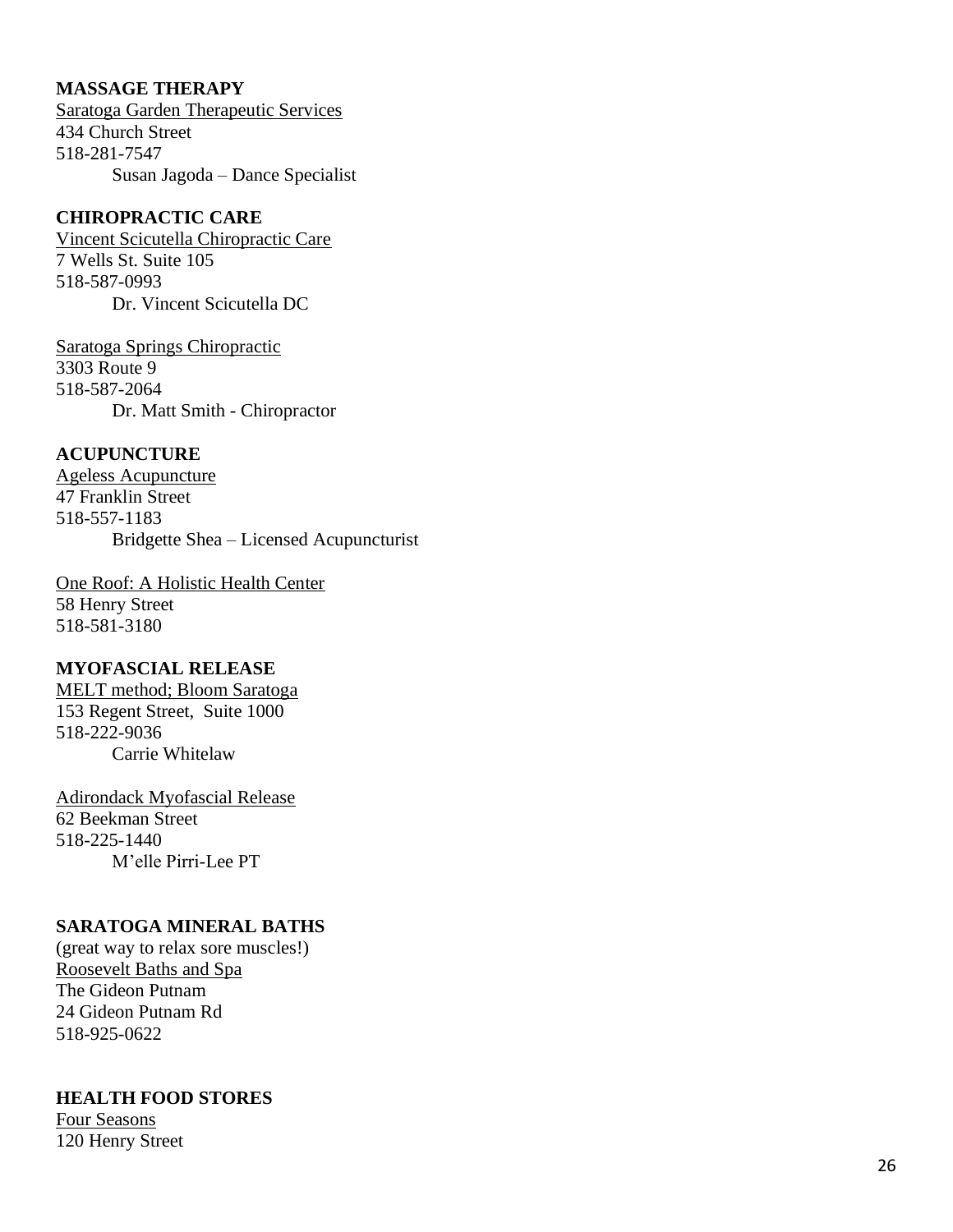518-584-4670 Hours M-Sun 8am-8pm

Healthy Living Market Wilton Mall - 3065 Rt. 50 518-306-4900 Hours M-Sun 8am- 9pm

Saratoga Farmers Market November – April: 65 South Broadway. Inside Lincoln Baths. Saturday 9-1pm. May-October: Downtown on High Rock Ave. Wednesday 3-6pm; Saturday 9-1pm

# STUDENT LED CLUBS

Many Skidmore dancers find participating in student led clubs to be a rewarding experience. Below is a link to the clubs available on campus:

<http://www.skidmore.edu/sga/clubs/index.php>

# TRAVEL TO PRESENT

Skidmore College will support the travel expenses (meals, travel, lodging) of students presenting their academic research at a professional conference. Students may additionally seek support from the Dance Department to cover the cost of the conference fees. To be eligible for this support, a student must be presenting data/findings/creative work that was completed through a credit bearing research project in the Dance Department. Support for conference fees may not exceed \$300 and partial support may be given. Applications will be assessed on the rigor of the project, the quality of the conference attended, and the academic status of the applicant. Awards are given at the discretion of the faculty and may be limited by annual budgetary constraints.

To apply for travel to present funding through the school please see the following link: <https://www.skidmore.edu/advising/funds/travel/>

Following acceptance of travel expenses through the school, students may then submit that same application to the department (to the department chair or associate chair) for support of conference fees. Please remember to include:

- Your letter of acceptance for the Travel to Present award through Skidmore
- Your letter of acceptance from the conference
- IRB approval letter (if applicable)
- The application and narrative that you submitted for the Travel to Present through the school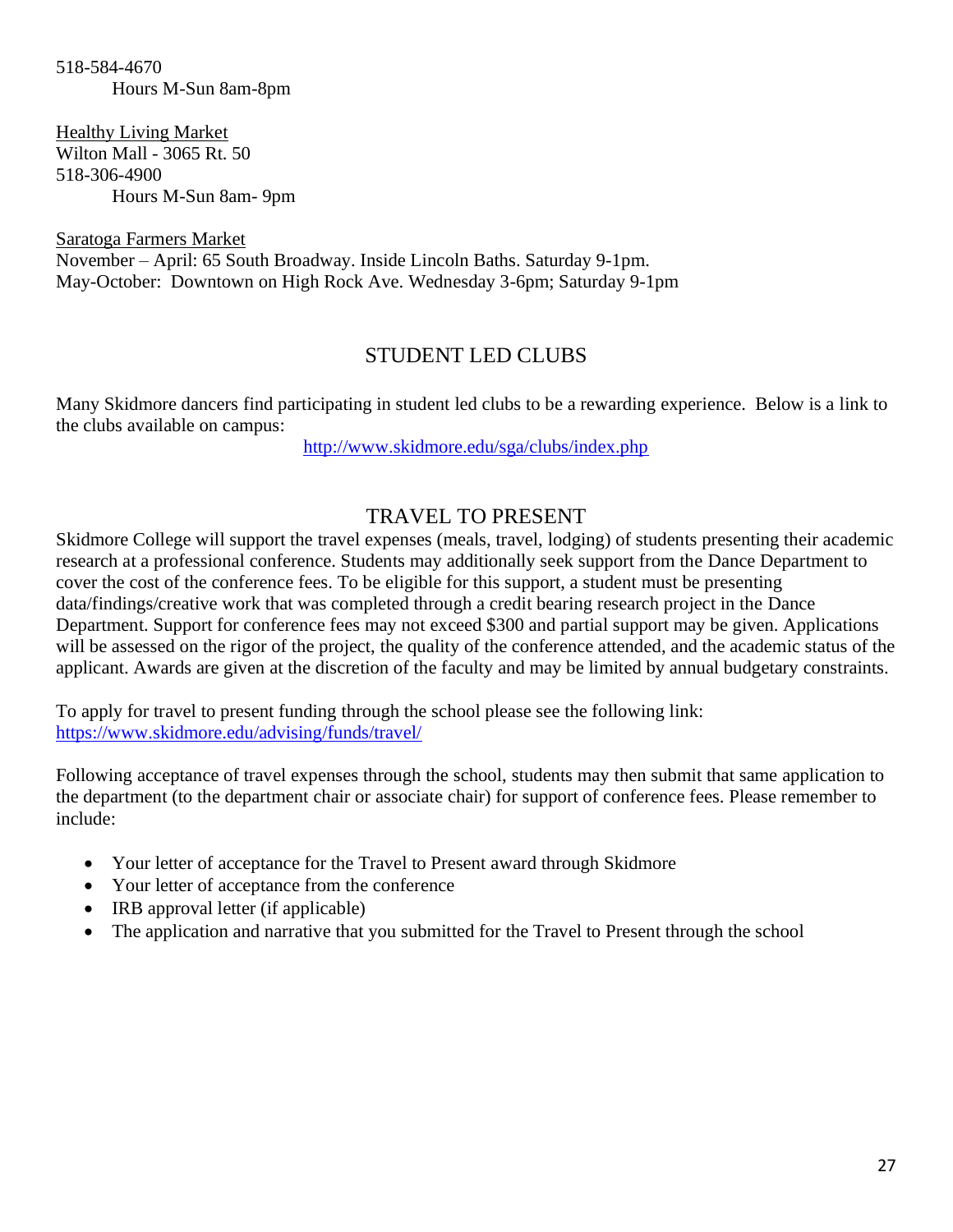# **Dance Center EMS Instructions - revised 1.7.22** *For students enrolled in dance classes*

**Please be certain to review and follow the Studio Terms of Agreement below and the** [EMS Instructions](https://www.skidmore.edu/dance/documents/EMS-Instructions-9-2-21.pdf) **on the Dance Website under Student Information – Scheduling Studios.**

Go to: [Skidmore Scheduling Office](https://www.skidmore.edu/schedule/index.php) web page to make a reservation and for detailed instructions. The [General Overview](https://www.skidmore.edu/schedule/documents/NewEMSOverview.pdf) is short and helpful.

The Technical Director approves space requests for DSI, DSII, conference room and the Dance Theater. The Multipurpose room and the IM Gym are managed by the Athletic Department.

**PLAN AHEAD:** *All requests must be entered at least 24 hours in advance and by Thursday at noon for a studio needed on Saturday or Sunday.* 

# **EMS Pointers for students enrolled in dance classes:**

- Contact the Scheduling Office with questions/problems with the EMS system.
- "Space Request" is the template used for all campus requests including for technique classes, student club needs, etc. Your request for a room will need to be approved for you.
- The "Dance Center Student" template is only for students in Choreo II, Senior Coda II, and approved Independent Studies. Studio and Dance Theater reservations are automatically booked without needing approval.
- If you are unable to see the "Dance Center Student" choice, notify the Technical Director promptly so the Scheduling Office can be notified to get you into the system.
- May not be activated depending on COVID status: Touch the screen located outside of the studios and theater to see when the space is reserved and for who/what. If the space is open (green), one can touch the green **RESERVE** button to book the space for current time only.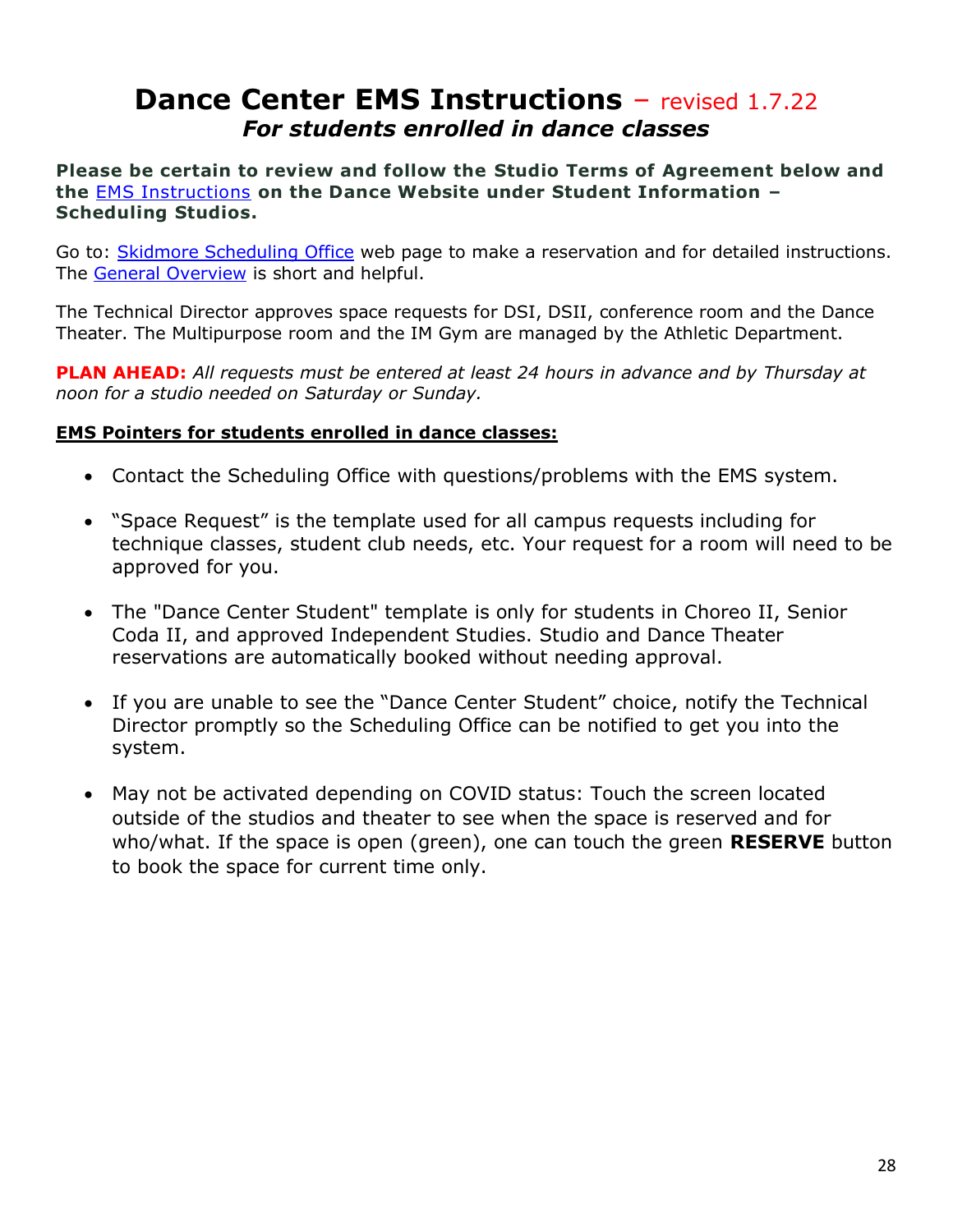# **Dance Studio - Terms of Agreement**

*Revised 1-7-22*

- 1. When entering requests, follow the "Scheduling Studios" EMS instructions on the Dance Dept. web site under "Student Information".
- 2. **Students utilizing the studios** must follow all health and safety guidelines provided by the College and the Dance department.
- 3. No food or beverages permitted; water bottles with caps permitted
- 4. No street shoes inside the studios leave them in the hallway bins. No tap or Irish step shoes; only dance slippers and jazz shoes are permitted.
- 5. No incense, perfume or candles or flames are permitted.
- 6. No tape may be placed on the floor, walls or ballet barres.
- 7. **Pianos** are strictly off limits.
- 8. HVAC system set to "auto" will switch from "heat" to "cool".
- 9. Shut the door to the studio when finished.
- 10.Report problems with equipment or facilities or send special requests to: Lori Dawson, lddawson.

# **Students enrolled in Dance Department Classes**

- Limit requests to ONLY the amount of time you need
- Cancel requests that are not needed
- Coda II & Choreo II students MAY ONLY use the Dance Center Student EMS template to reserve space for their Coda & Choreo course needs
- Event Name = "class name-your name"; Event Type = "Course Related"
- $\bullet$  Group = Student

# **Clubs and Students Requesting Space for Non-Dance Dept. Classes**

- Dance Dept. student requests/needs are filled first; Student Clubs can be bumped out of studio space at any time for Dance Department needs
- Requests need to be submitted weekly
- May request no more than 2 hours for one evening per week
- May request one weekend day for no more than 2 hours at a time
- Event Name = "club name" OR "Outside Class Name–Your name"
- Group = Club Name or Student (if for non-dance dept. class)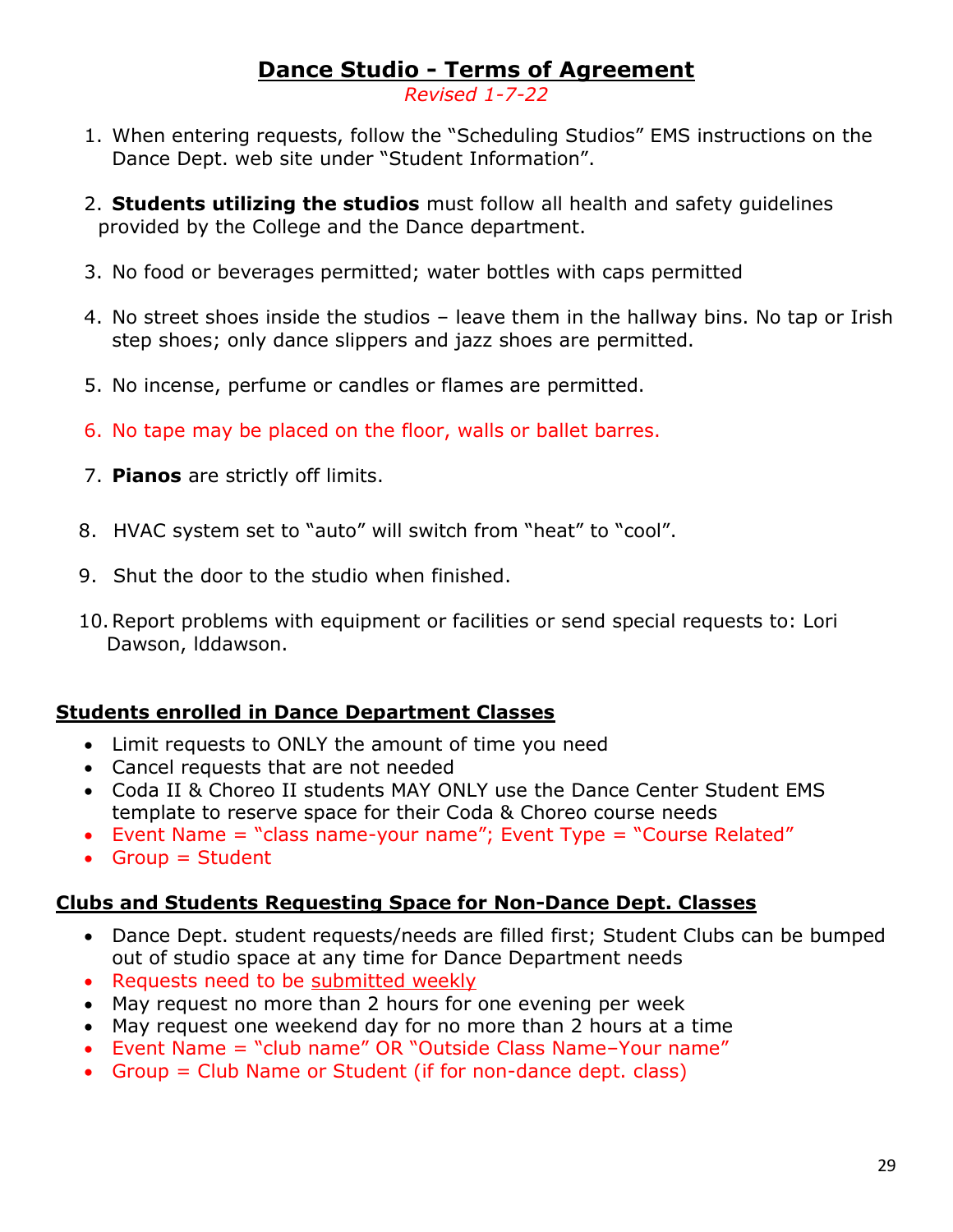# *Skidmore Dance Theater Guidelines*

# **Lighting Levels/Tech/Dress through Performances**

- Keep the aisle leading to the control booth and design table clear of personal items.
- Costumes should be worn to the lighting level set. If unavailable, it is helpful for dancers to wear clothing with colors and styles that are similar to the costumes.
- Please inform the back stage crew, Stage Manager or the Technical Director of any problems with the floor or facilities which you may encounter.
- Please respond by saying "thank you" after information or warning times are given.
- Familiarize yourself with the *Emergency Procedure* posted in the dressing rooms.
- No food or drinks allowed in the theater. Water bottles are permitted.
- Do not touch the cyc (white back drop), or legs/traveler (black curtains).

# **Dressing Rooms**

- Talking in the dressing rooms should be kept to a minimum so that the crew can hear commands in the control booth.
- No music in the dressing rooms.
- No food or drinks allowed in the dressing rooms. Water bottles are permitted.
- Follow costume policies in student handbook.
- At the end of each rehearsal, please place trash and recyclables in the proper lobby containers.
- Remove all personal items each night. Check the theater, warm-up room, back stage areas, and dressing rooms before leaving. A "lost and found" box is kept in the  $1<sup>st</sup>$  floor tech room or see the Technical Director/Stage Manager for lost valuables.

# **Back Stage Sightlines**

- When waiting in the wings for an entrance, stay as far down stage as possible, and as close to the down stage edge of the legs as possible. If you can see the audience, the audience can see you.
- Dancers should refrain from going back stage until the main curtain has closed after the bow of the previous piece.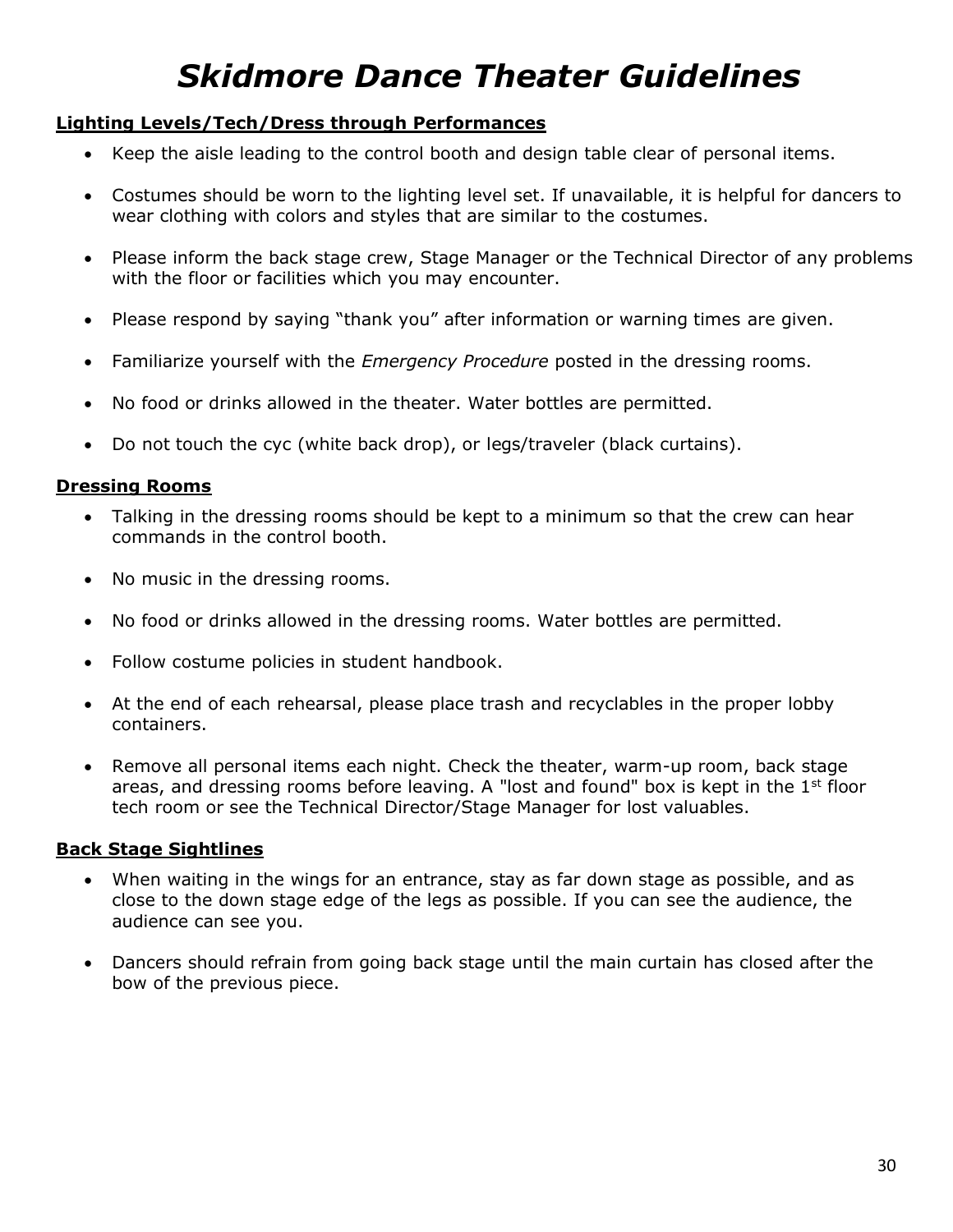# COSTUME POLICIES

#### Remember: COSTUME COMES LAST

No nail polish or personal jewelry; Remove all visible piercings and cover all visible tattoos. Make-up, hair style, bathroom, shoes – all before you dress Change immediately after your piece is over You must return every part of your costume to the table/hanger when done; hang pieces properly. Do not leave any costumes in the small dressing rooms. No sitting, eating, drinking, smoking in costume! Report any costume problems immediately to your choreographer or to wardrobe personnel. Quick change: organize before performance and be responsible for returning ALL PARTS afterward. Keep personal belongings separate from costumes.